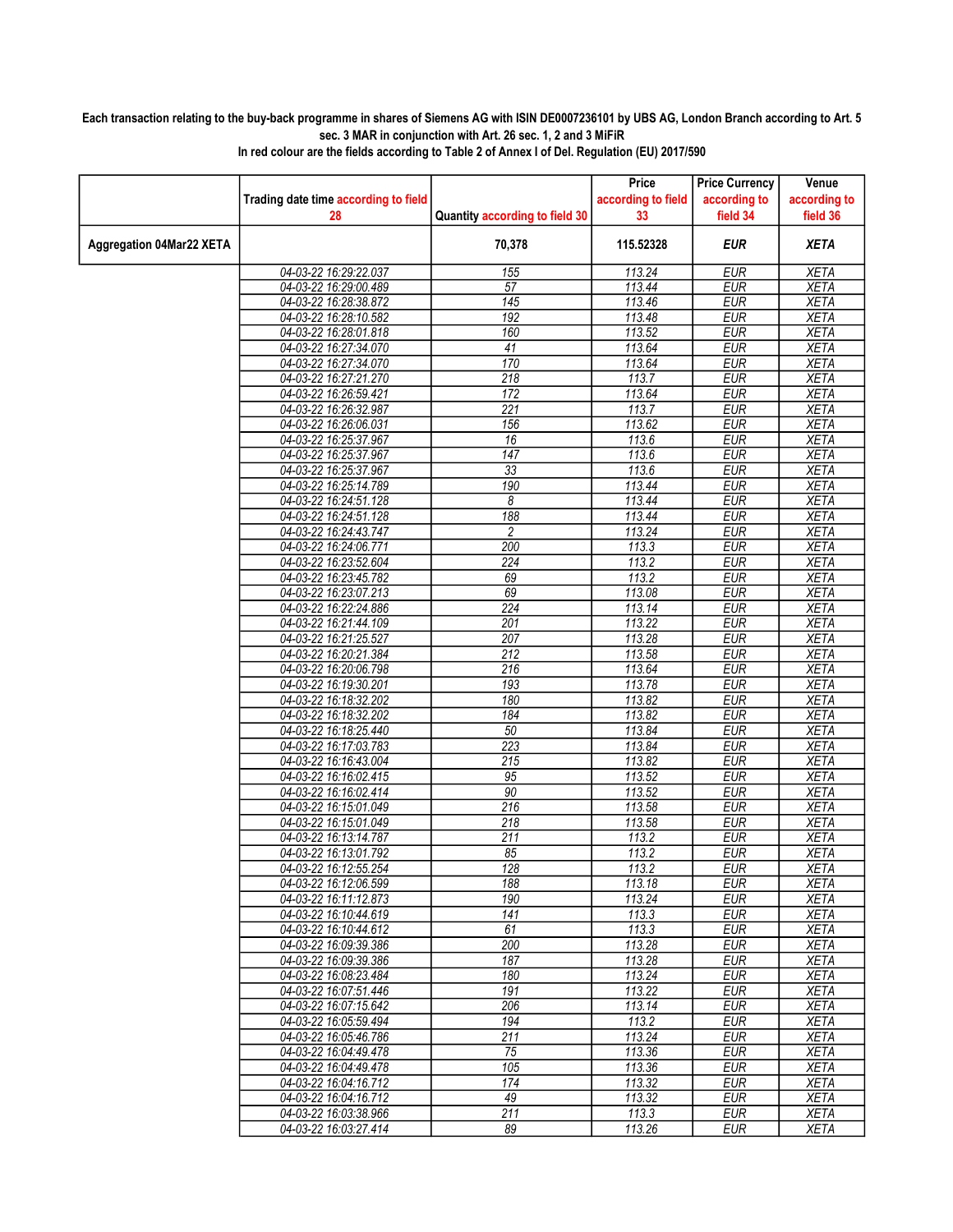| 04-03-22 16:02:05.934 | 220              | 113.46 | <b>EUR</b> | <b>XETA</b> |
|-----------------------|------------------|--------|------------|-------------|
| 04-03-22 16:02:05.921 | 208              | 113.46 | <b>EUR</b> | <b>XETA</b> |
| 04-03-22 16:00:59.134 | 209              | 113.5  | <b>EUR</b> | <b>XETA</b> |
| 04-03-22 15:59:53.065 | 207              | 113.44 | <b>EUR</b> | <b>XETA</b> |
| 04-03-22 15:59:45.298 | $\overline{75}$  | 113.42 | <b>EUR</b> | <b>XETA</b> |
| 04-03-22 15:59:45.298 | 133              | 113.42 | <b>EUR</b> | <b>XETA</b> |
| 04-03-22 15:58:25.205 | 212              | 113.48 | <b>EUR</b> | <b>XETA</b> |
|                       |                  |        |            |             |
| 04-03-22 15:58:14.150 | 62               | 113.5  | <b>EUR</b> | <b>XETA</b> |
| 04-03-22 15:58:10.491 | 135              | 113.5  | <b>EUR</b> | <b>XETA</b> |
| 04-03-22 15:57:44.986 | 106              | 113.56 | <b>EUR</b> | <b>XETA</b> |
| 04-03-22 15:56:31.296 | 200              | 113.72 | <b>EUR</b> | <b>XETA</b> |
| 04-03-22 15:56:31.296 | 146              | 113.72 | <b>EUR</b> | <b>XETA</b> |
| 04-03-22 15:56:31.296 | 58               | 113.72 | <b>EUR</b> | <b>XETA</b> |
| 04-03-22 15:55:48.368 | 184              | 113.68 | <b>EUR</b> | <b>XETA</b> |
| 04-03-22 15:54:57.733 | 202              | 113.74 | <b>EUR</b> | <b>XETA</b> |
| 04-03-22 15:54:32.932 | $\sqrt{3}$       | 113.76 | <b>EUR</b> | <b>XETA</b> |
| 04-03-22 15:54:31.577 | $\overline{52}$  | 113.76 | <b>EUR</b> | <b>XETA</b> |
| 04-03-22 15:54:16.449 | 70               | 113.76 | <b>EUR</b> | <b>XETA</b> |
| 04-03-22 15:54:16.449 | 86               | 113.76 | <b>EUR</b> | <b>XETA</b> |
| 04-03-22 15:52:30.863 | 206              | 113.72 | <b>EUR</b> | <b>XETA</b> |
| 04-03-22 15:51:26.982 | 204              | 113.82 | <b>EUR</b> | <b>XETA</b> |
| 04-03-22 15:50:51.579 | 215              | 113.86 | <b>EUR</b> | <b>XETA</b> |
|                       | 223              |        | EUR        |             |
| 04-03-22 15:50:51.577 |                  | 113.84 |            | <b>XETA</b> |
| 04-03-22 15:49:54.300 | 209              | 113.8  | <b>EUR</b> | <b>XETA</b> |
| 04-03-22 15:48:50.633 | 180              | 113.98 | <b>EUR</b> | <b>XETA</b> |
| 04-03-22 15:48:50.633 | 219              | 113.98 | <b>EUR</b> | <b>XETA</b> |
| 04-03-22 15:47:42.480 | 103              | 113.66 | <b>EUR</b> | <b>XETA</b> |
| 04-03-22 15:47:25.726 | 183              | 113.62 | <b>EUR</b> | <b>XETA</b> |
| 04-03-22 15:46:04.331 | 194              | 113.74 | <b>EUR</b> | <b>XETA</b> |
| 04-03-22 15:46:04.243 | 45               | 113.74 | <b>EUR</b> | <b>XETA</b> |
| 04-03-22 15:46:04.248 | 171              | 113.74 | <b>EUR</b> | <b>XETA</b> |
| 04-03-22 15:44:43.607 | 218              | 113.9  | <b>EUR</b> | <b>XETA</b> |
| 04-03-22 15:43:48.015 | 80               | 114.16 | <b>EUR</b> | <b>XETA</b> |
| 04-03-22 15:43:48.015 | 134              | 114.16 | <b>EUR</b> | <b>XETA</b> |
| 04-03-22 15:43:23.480 | 183              | 114.12 | <b>EUR</b> | <b>XETA</b> |
| 04-03-22 15:42:45.041 | 223              | 114.28 | <b>EUR</b> | <b>XETA</b> |
| 04-03-22 15:41:32.690 | 170              | 114.22 | <b>EUR</b> | <b>XETA</b> |
| 04-03-22 15:41:32.685 | 47               | 114.22 | <b>EUR</b> | <b>XETA</b> |
| 04-03-22 15:40:50.477 | 180              | 114.26 | <b>EUR</b> | <b>XETA</b> |
|                       |                  |        |            |             |
| 04-03-22 15:39:40.153 | 90               | 114.4  | <b>EUR</b> | <b>XETA</b> |
| 04-03-22 15:39:40.153 | $\overline{125}$ | 114.4  | EUR        | <b>XETA</b> |
| 04-03-22 15:39:24.373 | 210              | 114.36 | <b>EUR</b> | <b>XETA</b> |
| 04-03-22 15:38:11.217 | 197              | 114.4  | <b>EUR</b> | <b>XETA</b> |
| 04-03-22 15:38:11.217 | 46               | 114.4  | <b>EUR</b> | <b>XETA</b> |
| 04-03-22 15:38:11.217 | 175              | 114.4  | <b>EUR</b> | <b>XETA</b> |
| 04-03-22 15:37:09.450 | 214              | 114.46 | <b>EUR</b> | <b>XETA</b> |
| 04-03-22 15:35:41.127 | 195              | 114.08 | <b>EUR</b> | <b>XETA</b> |
| 04-03-22 15:35:41.141 | 197              | 114.08 | <b>EUR</b> | <b>XETA</b> |
| 04-03-22 15:34:11.445 | 191              | 114.08 | <b>EUR</b> | <b>XETA</b> |
| 04-03-22 15:33:47.015 | 209              | 114.16 | <b>EUR</b> | <b>XETA</b> |
| 04-03-22 15:32:42.152 | 181              | 114.08 | <b>EUR</b> | <b>XETA</b> |
| 04-03-22 15:32:42.152 | 39               | 114.08 | <b>EUR</b> | <b>XETA</b> |
| 04-03-22 15:31:55.444 | 216              | 114.06 | <b>EUR</b> | <b>XETA</b> |
| 04-03-22 15:31:46.073 | 202              | 114.08 | <b>EUR</b> | <b>XETA</b> |
| 04-03-22 15:30:18.778 | 173              | 114.16 | <b>EUR</b> | <b>XETA</b> |
| 04-03-22 15:30:18.777 | 188              | 114.16 | <b>EUR</b> | <b>XETA</b> |
| 04-03-22 15:28:59.382 | 215              | 114.06 | <b>EUR</b> | <b>XETA</b> |
| 04-03-22 15:28:39.195 | 150              | 114    | <b>EUR</b> | <b>XETA</b> |
| 04-03-22 15:27:20.304 | 204              | 113.98 | <b>EUR</b> | <b>XETA</b> |
| 04-03-22 15:26:45.202 | 201              |        | <b>EUR</b> | <b>XETA</b> |
|                       | 198              | 113.98 |            |             |
| 04-03-22 15:26:00.804 |                  | 113.9  | <b>EUR</b> | <b>XETA</b> |
| 04-03-22 15:24:58.650 | 208              | 113.92 | <b>EUR</b> | <b>XETA</b> |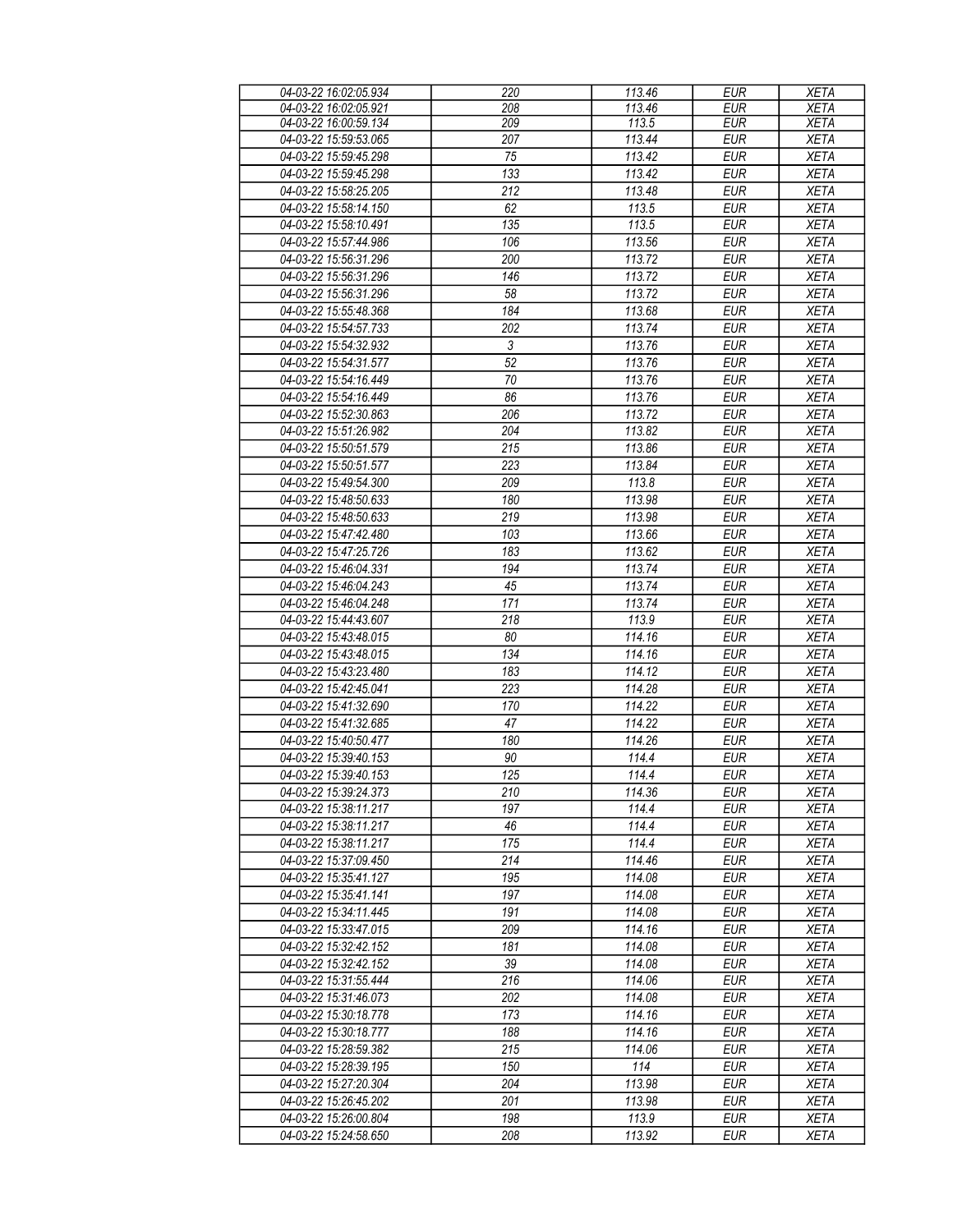| 04-03-22 15:24:33.282                          | 44              | 113.8  | <b>EUR</b>               | <b>XETA</b>                |
|------------------------------------------------|-----------------|--------|--------------------------|----------------------------|
| 04-03-22 15:24:33.282                          | 105             | 113.8  | <b>EUR</b>               | <b>XETA</b>                |
| 04-03-22 15:24:33.169                          | 65              | 113.8  | <b>EUR</b>               | <b>XETA</b>                |
| 04-03-22 15:23:19.233                          | 211             | 113.78 | <b>EUR</b>               | <b>XETA</b>                |
| 04-03-22 15:22:42.962                          | 202             | 113.94 | <b>EUR</b>               | <b>XETA</b>                |
| 04-03-22 15:22:03.206                          | 185             | 113.76 | <b>EUR</b>               | <b>XETA</b>                |
| 04-03-22 15:21:03.538                          | 201             | 113.78 | <b>EUR</b>               | <b>XETA</b>                |
| 04-03-22 15:21:03.538                          | 223             | 113.78 | <b>EUR</b>               | <b>XETA</b>                |
| 04-03-22 15:19:53.566                          | 134             | 113.72 | <b>EUR</b>               | <b>XETA</b>                |
| 04-03-22 15:19:53.555                          | $\overline{25}$ | 113.72 | <b>EUR</b>               | <b>XETA</b>                |
| 04-03-22 15:18:58.097                          | 192             | 113.76 | <b>EUR</b>               | <b>XETA</b>                |
| 04-03-22 15:18:39.727                          | 192             | 113.8  | <b>EUR</b>               | <b>XETA</b>                |
| 04-03-22 15:17:11.749                          | 197             | 113.56 | <b>EUR</b>               | <b>XETA</b>                |
| 04-03-22 15:17:07.444                          | 192             | 113.58 | <b>EUR</b>               | <b>XETA</b>                |
| 04-03-22 15:15:47.054                          | 204             | 113.7  | <b>EUR</b>               | <b>XETA</b>                |
| 04-03-22 15:15:42.100                          | 189             | 113.72 | <b>EUR</b>               | <b>XETA</b>                |
| 04-03-22 15:14:24.163                          | 219             | 113.96 | <b>EUR</b>               | <b>XETA</b>                |
| 04-03-22 15:13:56.499                          | 183             | 113.8  | <b>EUR</b>               | <b>XETA</b>                |
| 04-03-22 15:12:57.524                          | 214             | 113.8  | <b>EUR</b>               | <b>XETA</b>                |
| 04-03-22 15:12:33.931                          |                 |        |                          | <b>XETA</b>                |
|                                                | 112             | 113.84 | <b>EUR</b>               |                            |
| 04-03-22 15:12:08.140<br>04-03-22 15:11:03.070 | 194<br>193      | 113.74 | <b>EUR</b><br><b>EUR</b> | <b>XETA</b><br><b>XETA</b> |
|                                                |                 | 113.74 |                          |                            |
| 04-03-22 15:10:28.408                          | 203             | 113.94 | <b>EUR</b>               | <b>XETA</b>                |
| 04-03-22 15:09:36.527                          | 196             | 114    | <b>EUR</b>               | <b>XETA</b>                |
| 04-03-22 15:08:14.802                          | 58              | 114    | <b>EUR</b>               | <b>XETA</b>                |
| 04-03-22 15:08:12.643                          | 155             | 114    | <b>EUR</b>               | <b>XETA</b>                |
| 04-03-22 15:08:12.643                          | 209             | 114    | <b>EUR</b>               | <b>XETA</b>                |
| 04-03-22 15:07:01.090                          | 94              | 114    | <b>EUR</b>               | <b>XETA</b>                |
| 04-03-22 15:07:01.090                          | 97              | 114    | <b>EUR</b>               | <b>XETA</b>                |
| 04-03-22 15:06:18.803                          | 208             | 114.14 | <b>EUR</b>               | <b>XETA</b>                |
| 04-03-22 15:05:45.586                          | 57              | 114.22 | <b>EUR</b>               | <b>XETA</b>                |
| 04-03-22 15:05:44.443                          | 186             | 114.22 | <b>EUR</b>               | <b>XETA</b>                |
| 04-03-22 15:05:44.443                          | 18              | 114.22 | <b>EUR</b>               | <b>XETA</b>                |
| 04-03-22 15:04:44.241                          | 117             | 114.46 | <b>EUR</b>               | <b>XETA</b>                |
| 04-03-22 15:03:51.974                          | 181             | 114.34 | <b>EUR</b>               | <b>XETA</b>                |
| 04-03-22 15:03:51.974                          | 36              | 114.34 | <b>EUR</b>               | <b>XETA</b>                |
| 04-03-22 15:02:01.549                          | 194             | 114.58 | <b>EUR</b>               | <b>XETA</b>                |
| 04-03-22 15:01:29.127                          | 61              | 114.7  | <b>EUR</b>               | <b>XETA</b>                |
| 04-03-22 15:01:29.127                          | 144             | 114.7  | <b>EUR</b>               | <b>XETA</b>                |
| 04-03-22 15:00:29.737                          | 193             | 114.78 | <b>EUR</b>               | <b>XETA</b>                |
| 04-03-22 14:58:47.186                          | 180             | 114.44 | EUR                      | <b>XETA</b>                |
| 04-03-22 14:58:43.457                          | 199             | 114.48 | <b>EUR</b>               | <b>XETA</b>                |
| 04-03-22 14:56:53.339                          | 211             | 113.98 | <b>EUR</b>               | <b>XETA</b>                |
| 04-03-22 14:55:53.545                          | 222             | 114.02 | <b>EUR</b>               | <b>XETA</b>                |
| 04-03-22 14:54:50.278                          | 212             | 114.12 | <b>EUR</b>               | <b>XETA</b>                |
| 04-03-22 14:54:02.347                          | 107             | 114.12 | <b>EUR</b>               | <b>XETA</b>                |
| 04-03-22 14:52:55.622                          | 210             | 113.92 | <b>EUR</b>               | <b>XETA</b>                |
| 04-03-22 14:51:26.333                          | 187             | 113.92 | <b>EUR</b>               | <b>XETA</b>                |
| 04-03-22 14:51:09.417                          | 60              | 113.92 | <b>EUR</b>               | <b>XETA</b>                |
| 04-03-22 14:51:09.417                          | 159             | 113.92 | <b>EUR</b>               | <b>XETA</b>                |
| 04-03-22 14:49:37.360                          | 190             | 114.2  | <b>EUR</b>               | <b>XETA</b>                |
| 04-03-22 14:48:42.410                          | 8               | 114.26 | <b>EUR</b>               | <b>XETA</b>                |
| 04-03-22 14:48:42.410                          | 176             | 114.26 | <b>EUR</b>               | <b>XETA</b>                |
| 04-03-22 14:47:03.937                          | 82              | 114.28 | <b>EUR</b>               | <b>XETA</b>                |
| 04-03-22 14:47:03.937                          | 142             | 114.28 | <b>EUR</b>               | <b>XETA</b>                |
| 04-03-22 14:46:01.924                          | 206             | 114.34 | <b>EUR</b>               | XETA                       |
| 04-03-22 14:45:14.985                          | 205             | 114.42 | <b>EUR</b>               | <b>XETA</b>                |
| 04-03-22 14:43:21.368                          | 30              | 114.52 | <b>EUR</b>               | <b>XETA</b>                |
| 04-03-22 14:43:21.368                          | 105             | 114.52 | <b>EUR</b>               | <b>XETA</b>                |
| 04-03-22 14:43:21.367                          |                 |        |                          |                            |
|                                                | 58              | 114.52 | <b>EUR</b>               | <b>XETA</b>                |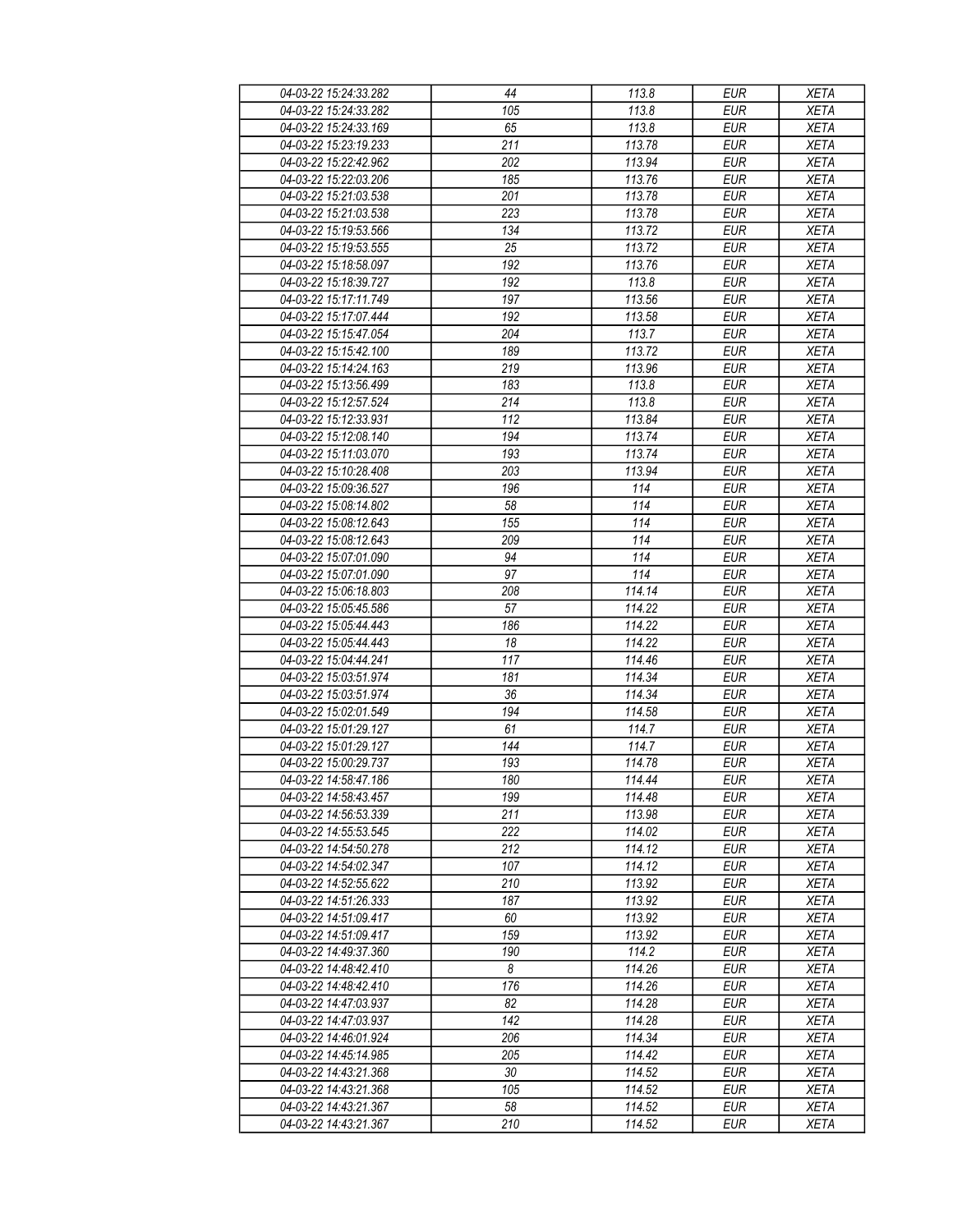| 04-03-22 14:41:12.864 | 202              | 114.52 | <b>EUR</b> | <b>XETA</b> |
|-----------------------|------------------|--------|------------|-------------|
| 04-03-22 14:40:15.348 | 121              | 114.66 | <b>EUR</b> | <b>XETA</b> |
| 04-03-22 14:40:15.348 | 96               | 114.66 | <b>EUR</b> | <b>XETA</b> |
| 04-03-22 14:39:30.034 | 203              | 114.86 | <b>EUR</b> | <b>XETA</b> |
| 04-03-22 14:37:43.901 | 208              | 114.9  | <b>EUR</b> | <b>XETA</b> |
| 04-03-22 14:37:43.901 | 8                | 114.9  | <b>EUR</b> | <b>XETA</b> |
| 04-03-22 14:37:43.901 | 54               | 114.9  | <b>EUR</b> | <b>XETA</b> |
| 04-03-22 14:37:43.901 | 169              | 114.9  | <b>EUR</b> | <b>XETA</b> |
| 04-03-22 14:35:51.080 | 222              | 114.9  | <b>EUR</b> | <b>XETA</b> |
| 04-03-22 14:35:22.606 | 101              | 114.94 | <b>EUR</b> | <b>XETA</b> |
| 04-03-22 14:35:22.606 | 93               | 114.94 | <b>EUR</b> | <b>XETA</b> |
| 04-03-22 14:33:55.895 | 205              | 114.82 | <b>EUR</b> | <b>XETA</b> |
| 04-03-22 14:32:56.362 | 214              | 114.9  | <b>EUR</b> | <b>XETA</b> |
| 04-03-22 14:32:42.641 | 4                | 114.98 | <b>EUR</b> | <b>XETA</b> |
| 04-03-22 14:32:42.641 | 193              | 114.98 | <b>EUR</b> | <b>XETA</b> |
| 04-03-22 14:31:13.779 | 182              | 115.32 | <b>EUR</b> | <b>XETA</b> |
| 04-03-22 14:30:45.087 | 56               | 115.34 | EUR        | <b>XETA</b> |
|                       |                  |        |            |             |
| 04-03-22 14:30:45.087 | 133              | 115.34 | <b>EUR</b> | <b>XETA</b> |
| 04-03-22 14:30:11.796 | 184              | 115.26 | <b>EUR</b> | <b>XETA</b> |
| 04-03-22 14:27:26.635 | 220              | 115.2  | <b>EUR</b> | <b>XETA</b> |
| 04-03-22 14:27:26.635 | 189              | 115.2  | <b>EUR</b> | <b>XETA</b> |
| 04-03-22 14:24:31.930 | 218              | 115.24 | <b>EUR</b> | <b>XETA</b> |
| 04-03-22 14:23:05.006 | 183              | 115.42 | <b>EUR</b> | <b>XETA</b> |
| 04-03-22 14:21:23.788 | 218              | 115.34 | <b>EUR</b> | <b>XETA</b> |
| 04-03-22 14:18:48.967 | 115              | 115.16 | <b>EUR</b> | <b>XETA</b> |
| 04-03-22 14:18:21.010 | $\overline{221}$ | 115.18 | <b>EUR</b> | <b>XETA</b> |
| 04-03-22 14:16:03.853 | 137              | 115.32 | <b>EUR</b> | <b>XETA</b> |
| 04-03-22 14:16:03.853 | 67               | 115.32 | <b>EUR</b> | <b>XETA</b> |
| 04-03-22 14:13:57.068 | $\sqrt{5}$       | 115.3  | <b>EUR</b> | <b>XETA</b> |
| 04-03-22 14:13:57.068 | 211              | 115.3  | <b>EUR</b> | <b>XETA</b> |
| 04-03-22 14:13:21.038 | 146              | 115.2  | <b>EUR</b> | <b>XETA</b> |
| 04-03-22 14:10:50.108 | 203              | 115.1  | <b>EUR</b> | <b>XETA</b> |
| 04-03-22 14:09:18.863 | 189              | 115.32 | <b>EUR</b> | <b>XETA</b> |
| 04-03-22 14:09:18.730 | $\overline{c}$   | 115.32 | <b>EUR</b> | <b>XETA</b> |
| 04-03-22 14:09:18.467 | $\mathbf{1}$     | 115.32 | <b>EUR</b> | <b>XETA</b> |
| 04-03-22 14:09:18.271 | $\overline{c}$   | 115.32 | <b>EUR</b> | <b>XETA</b> |
| 04-03-22 14:07:54.766 | 210              | 115.4  | <b>EUR</b> | <b>XETA</b> |
| 04-03-22 14:06:31.204 | 132              | 115.42 | <b>EUR</b> | <b>XETA</b> |
| 04-03-22 14:05:10.236 | 130              | 115.38 | <b>EUR</b> | <b>XETA</b> |
| 04-03-22 14:05:10.236 | $\overline{52}$  | 115.38 | <b>EUR</b> | <b>XETA</b> |
| 04-03-22 14:02:54.522 | 20               | 115.58 | <b>EUR</b> | <b>XETA</b> |
| 04-03-22 14:02:54.521 | 172              | 115.58 | <b>EUR</b> | <b>XETA</b> |
| 04-03-22 14:02:44.067 | 215              | 115.54 | <b>EUR</b> | <b>XETA</b> |
| 04-03-22 14:01:00.426 | 118              | 115.36 | <b>EUR</b> | <b>XETA</b> |
| 04-03-22 14:00:10.380 | 42               | 115.1  | <b>EUR</b> | <b>XETA</b> |
| 04-03-22 14:00:03.650 | 166              | 115.1  | <b>EUR</b> | <b>XETA</b> |
| 04-03-22 13:57:32.076 | 190              | 114.82 | <b>EUR</b> | <b>XETA</b> |
| 04-03-22 13:56:50.361 | 212              | 114.86 | <b>EUR</b> | <b>XETA</b> |
| 04-03-22 13:55:01.061 | 9                | 114.94 | <b>EUR</b> | <b>XETA</b> |
| 04-03-22 13:55:01.061 | 184              | 114.94 | <b>EUR</b> | <b>XETA</b> |
| 04-03-22 13:52:24.933 | 224              | 115.14 | <b>EUR</b> | <b>XETA</b> |
| 04-03-22 13:52:16.817 | 93               | 115.16 | <b>EUR</b> | <b>XETA</b> |
| 04-03-22 13:52:16.817 | 105              | 115.16 | <b>EUR</b> | <b>XETA</b> |
| 04-03-22 13:49:27.590 | 199              | 115.1  | <b>EUR</b> | <b>XETA</b> |
| 04-03-22 13:48:36.794 | 65               | 115.02 | <b>EUR</b> | <b>XETA</b> |
| 04-03-22 13:48:25.569 | 142              | 115.02 | <b>EUR</b> | <b>XETA</b> |
| 04-03-22 13:46:51.113 | 195              | 115.2  | <b>EUR</b> | <b>XETA</b> |
| 04-03-22 13:44:20.601 | 193              | 115.04 | <b>EUR</b> | <b>XETA</b> |
| 04-03-22 13:43:53.358 | 212              | 115.12 | <b>EUR</b> | <b>XETA</b> |
| 04-03-22 13:42:44.956 | 102              | 115.18 | <b>EUR</b> | <b>XETA</b> |
| 04-03-22 13:40:36.534 | 18               | 115.34 | <b>EUR</b> | <b>XETA</b> |
|                       |                  |        |            |             |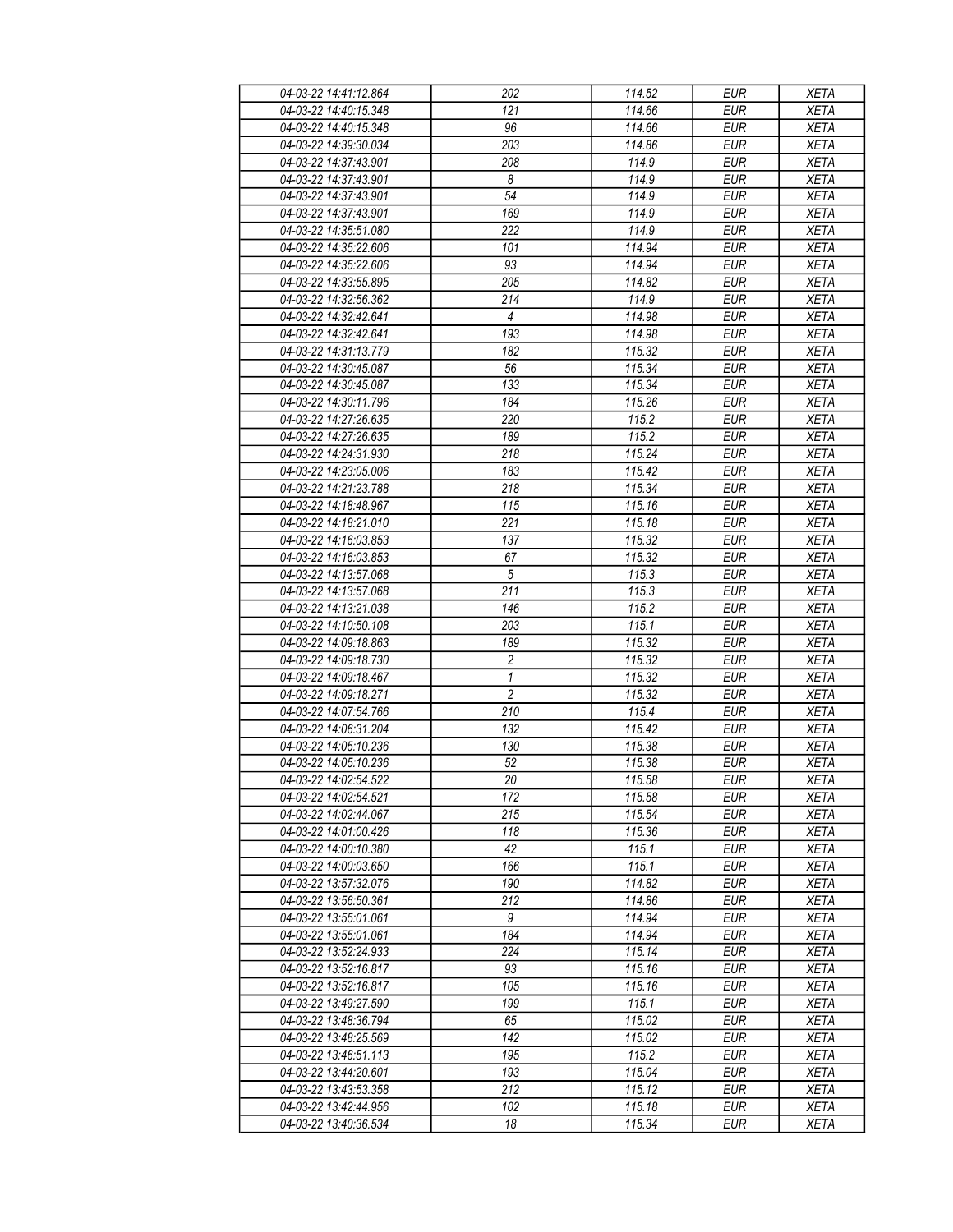| 04-03-22 13:40:36.534 | 169              | 115.34 | <b>EUR</b>        | <b>XETA</b> |
|-----------------------|------------------|--------|-------------------|-------------|
| 04-03-22 13:40:34.513 | 5                | 115.36 | <b>EUR</b>        | <b>XETA</b> |
| 04-03-22 13:39:36.582 | $\overline{152}$ | 115.26 | <b>EUR</b>        | <b>XETA</b> |
| 04-03-22 13:39:36.582 | 47               | 115.26 | <b>EUR</b>        | <b>XETA</b> |
| 04-03-22 13:36:40.169 | 221              | 115.6  | <b>EUR</b>        | <b>XETA</b> |
| 04-03-22 13:36:09.773 | 206              | 115.7  | <b>EUR</b>        | <b>XETA</b> |
| 04-03-22 13:35:12.638 | 85               | 115.7  | <b>EUR</b>        | <b>XETA</b> |
| 04-03-22 13:32:59.852 | 182              | 115.66 | <b>EUR</b>        | <b>XETA</b> |
| 04-03-22 13:32:20.850 | 129              | 115.84 | <b>EUR</b>        | <b>XETA</b> |
| 04-03-22 13:32:20.850 | 69               | 115.84 | <b>EUR</b>        | <b>XETA</b> |
| 04-03-22 13:30:26.250 | 192              | 115.82 | <b>EUR</b>        | <b>XETA</b> |
| 04-03-22 13:29:58.590 | 50               | 115.46 | <b>EUR</b>        | <b>XETA</b> |
| 04-03-22 13:28:49.061 | 50               | 115.52 | <b>EUR</b>        | <b>XETA</b> |
| 04-03-22 13:28:24.968 | 190              | 115.5  | <b>EUR</b>        | <b>XETA</b> |
| 04-03-22 13:25:50.258 | $\overline{215}$ | 115.48 | <b>EUR</b>        | <b>XETA</b> |
|                       |                  |        |                   |             |
| 04-03-22 13:25:26.416 | 14               | 115.46 | <b>EUR</b><br>EUR | <b>XETA</b> |
| 04-03-22 13:23:15.337 | 52               | 115.54 |                   | <b>XETA</b> |
| 04-03-22 13:23:15.337 | 167              | 115.54 | <b>EUR</b>        | <b>XETA</b> |
| 04-03-22 13:21:52.318 | 192              | 115.68 | <b>EUR</b>        | <b>XETA</b> |
| 04-03-22 13:21:20.564 | 86               | 115.9  | <b>EUR</b>        | <b>XETA</b> |
| 04-03-22 13:18:50.140 | 203              | 116.04 | <b>EUR</b>        | <b>XETA</b> |
| 04-03-22 13:16:57.329 | 185              | 116.22 | <b>EUR</b>        | <b>XETA</b> |
| 04-03-22 13:15:50.216 | 172              | 116.44 | <b>EUR</b>        | <b>XETA</b> |
| 04-03-22 13:14:09.308 | 145              | 116.4  | <b>EUR</b>        | <b>XETA</b> |
| 04-03-22 13:12:05.402 | 184              | 116.3  | <b>EUR</b>        | <b>XETA</b> |
| 04-03-22 13:10:02.005 | 210              | 116.18 | <b>EUR</b>        | <b>XETA</b> |
| 04-03-22 13:10:02.005 | 14               | 116.18 | <b>EUR</b>        | <b>XETA</b> |
| 04-03-22 13:07:48.921 | 201              | 116.34 | <b>EUR</b>        | <b>XETA</b> |
| 04-03-22 13:06:57.849 | 220              | 116.28 | <b>EUR</b>        | <b>XETA</b> |
| 04-03-22 13:03:14.186 | 193              | 116.18 | <b>EUR</b>        | <b>XETA</b> |
| 04-03-22 13:02:05.322 | 220              | 116.26 | <b>EUR</b>        | <b>XETA</b> |
| 04-03-22 12:59:56.700 | 196              | 116.18 | <b>EUR</b>        | <b>XETA</b> |
| 04-03-22 12:57:36.434 | $\overline{7}$   | 116.12 | <b>EUR</b>        | <b>XETA</b> |
| 04-03-22 12:57:36.434 | 174              | 116.12 | <b>EUR</b>        | <b>XETA</b> |
| 04-03-22 12:56:16.485 | 202              | 116.08 | <b>EUR</b>        | <b>XETA</b> |
| 04-03-22 12:53:22.398 | 126              | 115.72 | <b>EUR</b>        | <b>XETA</b> |
| 04-03-22 12:51:57.315 | 184              | 115.84 | <b>EUR</b>        | <b>XETA</b> |
| 04-03-22 12:50:02.449 | 198              | 116.08 | <b>EUR</b>        | <b>XETA</b> |
| 04-03-22 12:46:16.139 | 210              | 116.12 | <b>EUR</b>        | <b>XETA</b> |
| 04-03-22 12:46:16.105 | 190              | 116.12 | <b>EUR</b>        | <b>XETA</b> |
| 04-03-22 12:42:44.007 | 207              | 115.86 | <b>EUR</b>        | <b>XETA</b> |
| 04-03-22 12:41:23.106 | 188              | 115.86 | <b>EUR</b>        | <b>XETA</b> |
| 04-03-22 12:38:30.416 | 211              | 116    | <b>EUR</b>        | <b>XETA</b> |
| 04-03-22 12:35:46.004 | 206              | 115.9  | <b>EUR</b>        | <b>XETA</b> |
| 04-03-22 12:34:49.097 | 214              | 115.64 | <b>EUR</b>        | <b>XETA</b> |
| 04-03-22 12:31:20.954 | 197              | 115.48 | <b>EUR</b>        | <b>XETA</b> |
| 04-03-22 12:31:20.954 | $\overline{4}$   | 115.48 | <b>EUR</b>        | <b>XETA</b> |
| 04-03-22 12:30:46.705 | 124              | 115.48 | <b>EUR</b>        | <b>XETA</b> |
| 04-03-22 12:30:46.705 | 82               | 115.48 | <b>EUR</b>        | <b>XETA</b> |
| 04-03-22 12:26:51.475 | 215              | 115.64 | <b>EUR</b>        | <b>XETA</b> |
| 04-03-22 12:25:02.624 | 194              | 115.66 | <b>EUR</b>        | <b>XETA</b> |
| 04-03-22 12:23:48.261 | 165              | 115.76 | <b>EUR</b>        | <b>XETA</b> |
| 04-03-22 12:21:11.644 | 136              | 115.8  | <b>EUR</b>        | <b>XETA</b> |
| 04-03-22 12:18:42.715 | 219              | 115.72 | <b>EUR</b>        | <b>XETA</b> |
| 04-03-22 12:17:18.473 | 186              | 115.76 | <b>EUR</b>        | <b>XETA</b> |
| 04-03-22 12:17:02.304 | 50               | 115.76 | <b>EUR</b>        | <b>XETA</b> |
| 04-03-22 12:16:16.447 | 80               | 115.78 | <b>EUR</b>        | <b>XETA</b> |
| 04-03-22 12:11:50.468 | 182              | 115.8  | <b>EUR</b>        | <b>XETA</b> |
| 04-03-22 12:11:49.099 | 194              | 115.82 | <b>EUR</b>        | <b>XETA</b> |
| 04-03-22 12:10:00.083 | 81               | 116.2  | <b>EUR</b>        | <b>XETA</b> |
| 04-03-22 12:06:54.657 | 162              | 116.18 | <b>EUR</b>        | <b>XETA</b> |
|                       |                  |        |                   |             |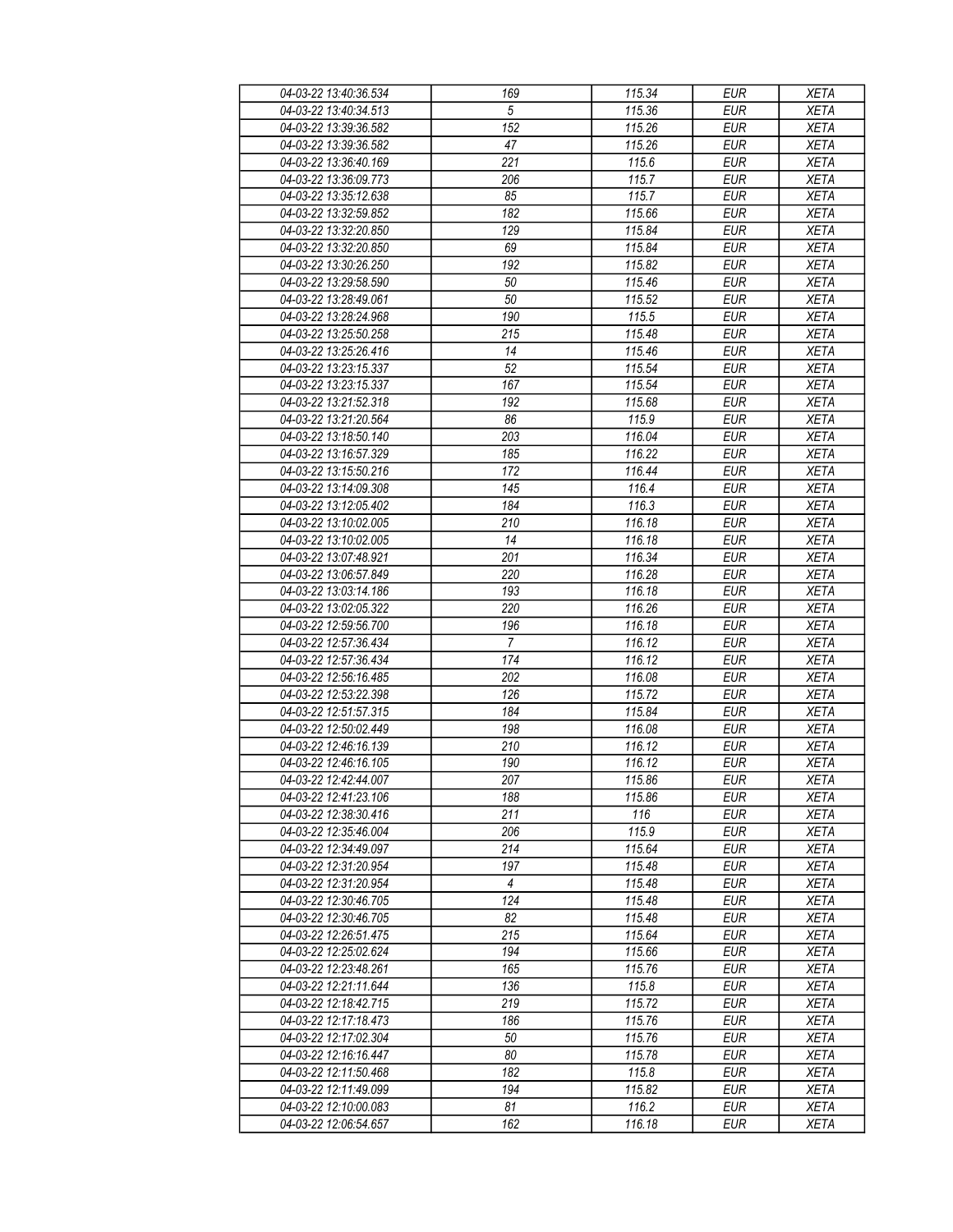| 04-03-22 12:06:54.656 | 26     | 116.18 | <b>EUR</b> | <b>XETA</b> |
|-----------------------|--------|--------|------------|-------------|
| 04-03-22 12:06:45.021 | 201    | 116.24 | <b>EUR</b> | <b>XETA</b> |
| 04-03-22 12:04:21.513 | 185    | 116.24 | <b>EUR</b> | <b>XETA</b> |
| 04-03-22 12:04:02.632 | 6      | 116.16 | <b>EUR</b> | <b>XETA</b> |
| 04-03-22 12:03:59.602 | 177    | 116.16 | <b>EUR</b> | <b>XETA</b> |
| 04-03-22 12:02:59.262 | 219    | 116.18 | <b>EUR</b> | <b>XETA</b> |
| 04-03-22 12:02:29.792 | 29     | 116.28 | <b>EUR</b> | <b>XETA</b> |
| 04-03-22 12:02:29.788 | 152    | 116.28 | <b>EUR</b> | <b>XETA</b> |
| 04-03-22 12:02:25.371 | 196    | 116.26 | <b>EUR</b> | <b>XETA</b> |
| 04-03-22 12:02:25.371 | 102    | 116.26 | <b>EUR</b> | <b>XETA</b> |
| 04-03-22 12:02:22.650 | 26     | 116.28 | <b>EUR</b> | <b>XETA</b> |
| 04-03-22 12:02:22.633 | 57     | 116.28 | <b>EUR</b> | <b>XETA</b> |
| 04-03-22 12:02:21.566 | 196    | 116.3  | <b>EUR</b> | <b>XETA</b> |
| 04-03-22 11:59:43.886 | 187    | 116.4  | <b>EUR</b> | <b>XETA</b> |
| 04-03-22 11:55:56.202 | 207    | 116.46 | <b>EUR</b> | <b>XETA</b> |
| 04-03-22 11:55:52.392 | 214    | 116.48 | <b>EUR</b> | <b>XETA</b> |
| 04-03-22 11:52:47.920 | 223    | 116.78 | <b>EUR</b> | <b>XETA</b> |
| 04-03-22 11:51:34.151 | 180    | 116.64 |            |             |
|                       |        |        | <b>EUR</b> | <b>XETA</b> |
| 04-03-22 11:49:03.400 | 195    | 116.7  | <b>EUR</b> | <b>XETA</b> |
| 04-03-22 11:46:19.157 | 94     | 116.6  | <b>EUR</b> | <b>XETA</b> |
| 04-03-22 11:46:19.157 | 44     | 116.6  | <b>EUR</b> | <b>XETA</b> |
| 04-03-22 11:46:19.157 | 70     | 116.6  | <b>EUR</b> | <b>XETA</b> |
| 04-03-22 11:45:00.955 | 214    | 116.66 | <b>EUR</b> | <b>XETA</b> |
| 04-03-22 11:45:00.442 | 10     | 116.66 | <b>EUR</b> | <b>XETA</b> |
| 04-03-22 11:40:58.013 | 176    | 116.48 | <b>EUR</b> | <b>XETA</b> |
| 04-03-22 11:40:53.543 | 11     | 116.48 | <b>EUR</b> | <b>XETA</b> |
| 04-03-22 11:40:53.479 | 224    | 116.5  | <b>EUR</b> | <b>XETA</b> |
| 04-03-22 11:37:28.852 | 186    | 116.66 | <b>EUR</b> | <b>XETA</b> |
| 04-03-22 11:36:25.318 | 183    | 116.74 | <b>EUR</b> | <b>XETA</b> |
| 04-03-22 11:34:27.789 | 78     | 116.88 | <b>EUR</b> | <b>XETA</b> |
| 04-03-22 11:34:27.788 | 110    | 116.88 | <b>EUR</b> | <b>XETA</b> |
| 04-03-22 11:31:27.082 | 218    | 117.04 | <b>EUR</b> | <b>XETA</b> |
| 04-03-22 11:31:27.082 | 219    | 117.04 | <b>EUR</b> | <b>XETA</b> |
| 04-03-22 11:30:31.001 | 36     | 117    | <b>EUR</b> | <b>XETA</b> |
| 04-03-22 11:28:12.008 | 83     | 116.96 | <b>EUR</b> | <b>XETA</b> |
| 04-03-22 11:28:12.008 | 98     | 116.96 | <b>EUR</b> | <b>XETA</b> |
| 04-03-22 11:25:07.342 | 215    | 116.76 | <b>EUR</b> | <b>XETA</b> |
| 04-03-22 11:24:55.309 | 207    | 116.72 | <b>EUR</b> | <b>XETA</b> |
| 04-03-22 11:22:50.830 | 115    | 116.12 | <b>EUR</b> | <b>XETA</b> |
| 04-03-22 11:21:28.335 | 162    | 116.1  | <b>EUR</b> | <b>XETA</b> |
| 04-03-22 11:21:25.145 | $40\,$ | 116.1  | <b>EUR</b> | <b>XETA</b> |
| 04-03-22 11:18:20.286 | 202    | 116.02 | <b>EUR</b> | <b>XETA</b> |
| 04-03-22 11:18:01.019 | 215    | 115.96 | <b>EUR</b> | <b>XETA</b> |
| 04-03-22 11:15:15.915 | 80     | 116.04 | <b>EUR</b> | <b>XETA</b> |
| 04-03-22 11:15:15.915 | 136    | 116.04 | <b>EUR</b> | <b>XETA</b> |
| 04-03-22 11:13:20.794 | 195    | 116.06 | <b>EUR</b> | <b>XETA</b> |
| 04-03-22 11:11:55.195 | 99     | 116.12 | <b>EUR</b> | <b>XETA</b> |
| 04-03-22 11:11:55.195 | 99     | 116.12 | <b>EUR</b> | <b>XETA</b> |
| 04-03-22 11:09:00.795 | 47     | 116    | <b>EUR</b> | <b>XETA</b> |
| 04-03-22 11:08:56.681 | 125    | 116    | <b>EUR</b> | <b>XETA</b> |
| 04-03-22 11:08:55.636 | 16     | 116    | <b>EUR</b> | <b>XETA</b> |
| 04-03-22 11:08:37.163 | 111    | 116.26 | <b>EUR</b> | <b>XETA</b> |
| 04-03-22 11:08:37.163 | 100    | 116.26 | <b>EUR</b> | <b>XETA</b> |
| 04-03-22 11:07:13.715 | 159    | 115.78 | <b>EUR</b> | <b>XETA</b> |
| 04-03-22 11:07:13.715 | 67     | 115.8  | <b>EUR</b> | <b>XETA</b> |
| 04-03-22 11:04:17.202 | 180    | 116.02 | <b>EUR</b> | <b>XETA</b> |
| 04-03-22 11:02:37.575 | 126    | 116.12 | <b>EUR</b> | <b>XETA</b> |
| 04-03-22 11:02:37.575 | 72     | 116.12 | <b>EUR</b> | <b>XETA</b> |
| 04-03-22 11:00:57.796 | 185    | 116.32 | <b>EUR</b> | <b>XETA</b> |
| 04-03-22 10:59:29.880 | 202    | 116.24 | <b>EUR</b> | <b>XETA</b> |
| 04-03-22 10:57:25.855 | 45     | 116.46 | <b>EUR</b> | <b>XETA</b> |
|                       |        |        |            |             |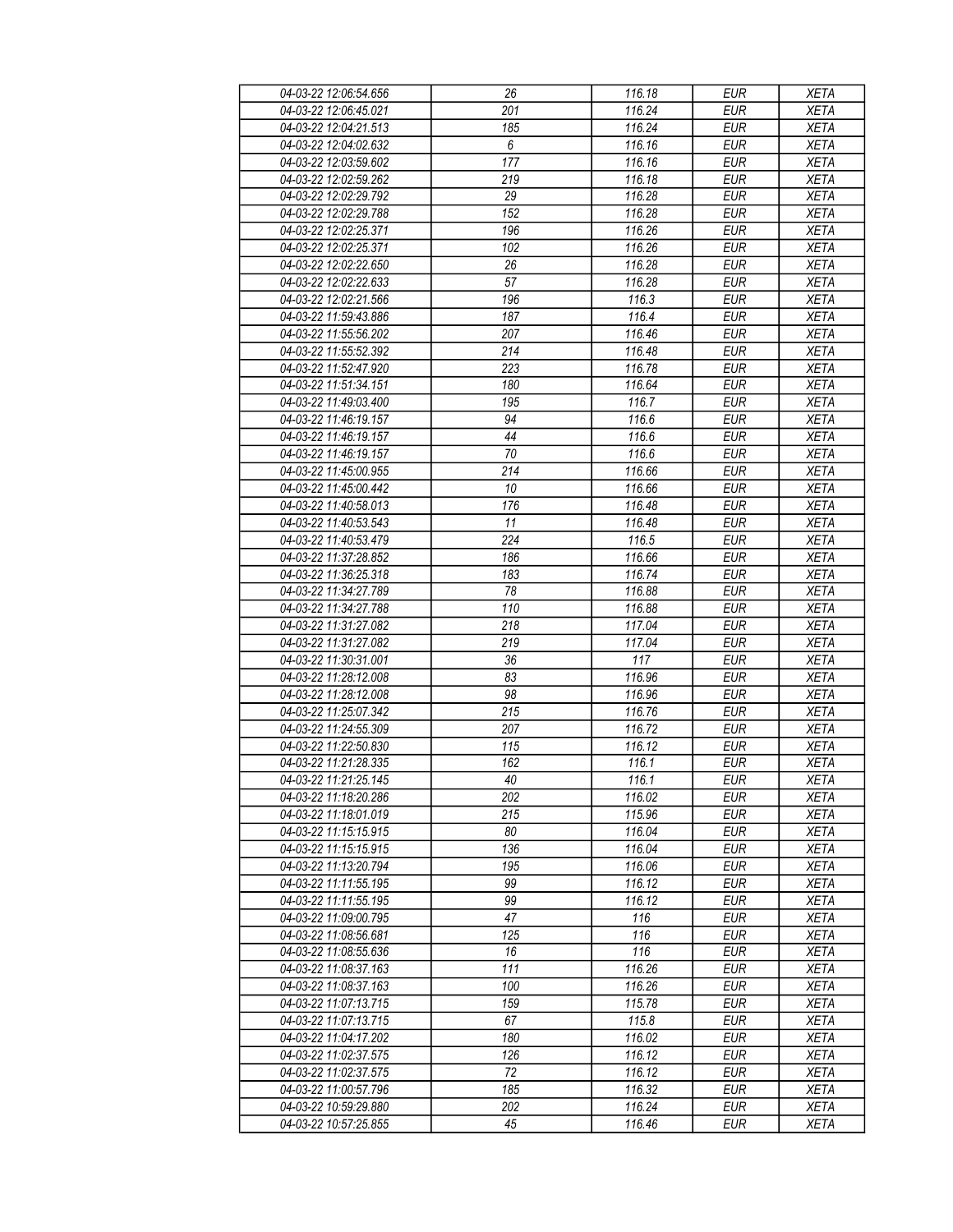| 04-03-22 10:57:25.855 | 166              | 116.46        | <b>EUR</b>               | <b>XETA</b> |
|-----------------------|------------------|---------------|--------------------------|-------------|
| 04-03-22 10:56:29.890 | 221              | 116.36        | <b>EUR</b>               | <b>XETA</b> |
| 04-03-22 10:54:44.975 | 173              | 116.58        | <b>EUR</b>               | <b>XETA</b> |
| 04-03-22 10:54:44.890 | 47               | 116.58        | <b>EUR</b>               | <b>XETA</b> |
| 04-03-22 10:53:38.131 | 30               | 116.96        | <b>EUR</b>               | <b>XETA</b> |
| 04-03-22 10:53:38.131 | 161              | 116.96        | <b>EUR</b>               | <b>XETA</b> |
| 04-03-22 10:52:59.845 | 191              | 117.02        | <b>EUR</b>               | <b>XETA</b> |
| 04-03-22 10:52:44.341 | 60               | 117.02        | <b>EUR</b>               | <b>XETA</b> |
| 04-03-22 10:51:14.710 | 180              | 117           | <b>EUR</b>               | <b>XETA</b> |
| 04-03-22 10:50:29.500 | 190              | 117.06        | <b>EUR</b>               | <b>XETA</b> |
| 04-03-22 10:49:24.371 | 200              | 117.12        | <b>EUR</b>               | <b>XETA</b> |
| 04-03-22 10:47:00.814 | 201              | 116.98        | <b>EUR</b>               | <b>XETA</b> |
| 04-03-22 10:47:00.814 | 187              | 116.98        | <b>EUR</b>               | <b>XETA</b> |
| 04-03-22 10:43:31.001 | 202              | 117.24        | <b>EUR</b>               | <b>XETA</b> |
| 04-03-22 10:41:37.788 | 203              | 117.04        | <b>EUR</b>               | <b>XETA</b> |
| 04-03-22 10:40:04.322 | 39               | 117.06        | <b>EUR</b>               | <b>XETA</b> |
| 04-03-22 10:40:04.321 | 164              | 117.06        | <b>EUR</b>               | <b>XETA</b> |
| 04-03-22 10:37:22.932 | 188              | 117.06        | <b>EUR</b>               | <b>XETA</b> |
| 04-03-22 10:37:22.932 | 202              | 117.06        | <b>EUR</b>               | <b>XETA</b> |
| 04-03-22 10:34:08.645 | 202              | 117.2         | <b>EUR</b>               | <b>XETA</b> |
| 04-03-22 10:32:58.450 | 198              | 117.12        | <b>EUR</b>               | <b>XETA</b> |
| 04-03-22 10:31:20.023 | 182              | 116.98        | <b>EUR</b>               | <b>XETA</b> |
| 04-03-22 10:28:25.432 | 106              | 117.06        | <b>EUR</b>               | <b>XETA</b> |
| 04-03-22 10:28:25.432 | 115              | 117.06        | <b>EUR</b>               | <b>XETA</b> |
| 04-03-22 10:24:56.858 | 196              | 117.02        | <b>EUR</b>               | <b>XETA</b> |
| 04-03-22 10:24:19.712 | $\overline{35}$  | 116.88        | <b>EUR</b>               | <b>XETA</b> |
| 04-03-22 10:22:04.872 | 181              | 116.78        | <b>EUR</b>               | <b>XETA</b> |
| 04-03-22 10:22:04.872 | 8                | 116.78        | <b>EUR</b>               | <b>XETA</b> |
|                       |                  | 116.74        | <b>EUR</b>               |             |
| 04-03-22 10:19:29.578 | 208<br>202       | 116.76        |                          | <b>XETA</b> |
| 04-03-22 10:16:51.736 |                  |               | <b>EUR</b>               | <b>XETA</b> |
| 04-03-22 10:14:36.914 | 203<br>184       | 116.7         | <b>EUR</b><br><b>EUR</b> | <b>XETA</b> |
| 04-03-22 10:11:36.181 | 193              | 116.56<br>117 |                          | <b>XETA</b> |
| 04-03-22 10:08:33.734 |                  |               | <b>EUR</b>               | <b>XETA</b> |
| 04-03-22 10:05:45.938 | 207              | 116.86        | <b>EUR</b>               | <b>XETA</b> |
| 04-03-22 10:03:07.336 | 189              | 116.78        | <b>EUR</b>               | <b>XETA</b> |
| 04-03-22 10:00:30.404 | 222              | 116.54        | <b>EUR</b>               | <b>XETA</b> |
| 04-03-22 09:57:55.530 | 203              | 116.38        | <b>EUR</b>               | <b>XETA</b> |
| 04-03-22 09:54:48.477 | 205              | 116.26        | <b>EUR</b>               | <b>XETA</b> |
| 04-03-22 09:52:21.519 | 193              | 116.72        | <b>EUR</b>               | <b>XETA</b> |
| 04-03-22 09:49:52.403 | $\overline{181}$ | 116.56        | <b>EUR</b>               | <b>XETA</b> |
| 04-03-22 09:47:11.990 | 197              | 116.86        | EUR                      | <b>XETA</b> |
| 04-03-22 09:44:23.010 | 40               | 117.02        | <b>EUR</b>               | <b>XETA</b> |
| 04-03-22 09:44:22.947 | 162              | 117.02        | <b>EUR</b>               | <b>XETA</b> |
| 04-03-22 09:40:20.044 | 195              | 116.52        | <b>EUR</b>               | <b>XETA</b> |
| 04-03-22 09:37:44.094 | 160              | 117.24        | <b>EUR</b>               | <b>XETA</b> |
| 04-03-22 09:37:44.094 | 21               | 117.24        | <b>EUR</b>               | <b>XETA</b> |
| 04-03-22 09:34:42.424 | 211              | 117.4         | <b>EUR</b>               | <b>XETA</b> |
| 04-03-22 09:31:59.616 | 209              | 117.44        | <b>EUR</b>               | <b>XETA</b> |
| 04-03-22 09:28:53.886 | 81               | 116.94        | <b>EUR</b>               | <b>XETA</b> |
| 04-03-22 09:28:53.886 | 133              | 116.94        | <b>EUR</b>               | <b>XETA</b> |
| 04-03-22 09:25:54.580 | 211              | 116.72        | <b>EUR</b>               | <b>XETA</b> |
| 04-03-22 09:23:03.777 | 207              | 116.98        | <b>EUR</b>               | <b>XETA</b> |
| 04-03-22 09:23:03.093 | 4                | 116.98        | <b>EUR</b>               | <b>XETA</b> |
| 04-03-22 09:20:14.767 | 207              | 117.32        | <b>EUR</b>               | <b>XETA</b> |
| 04-03-22 09:18:50.416 | 101              | 117.34        | <b>EUR</b>               | <b>XETA</b> |
| 04-03-22 09:16:42.200 | 180              | 117.44        | <b>EUR</b>               | <b>XETA</b> |
| 04-03-22 09:11:31.229 | 50               | 117.56        | <b>EUR</b>               | <b>XETA</b> |
| 04-03-22 09:11:31.229 | 158              | 117.56        | <b>EUR</b>               | <b>XETA</b> |
| 04-03-22 09:11:31.224 | 189              | 117.54        | <b>EUR</b>               | <b>XETA</b> |
| 04-03-22 09:08:43.075 | 22               | 117.6         | <b>EUR</b>               | <b>XETA</b> |
| 04-03-22 09:08:43.075 | 192              | 117.6         | <b>EUR</b>               | <b>XETA</b> |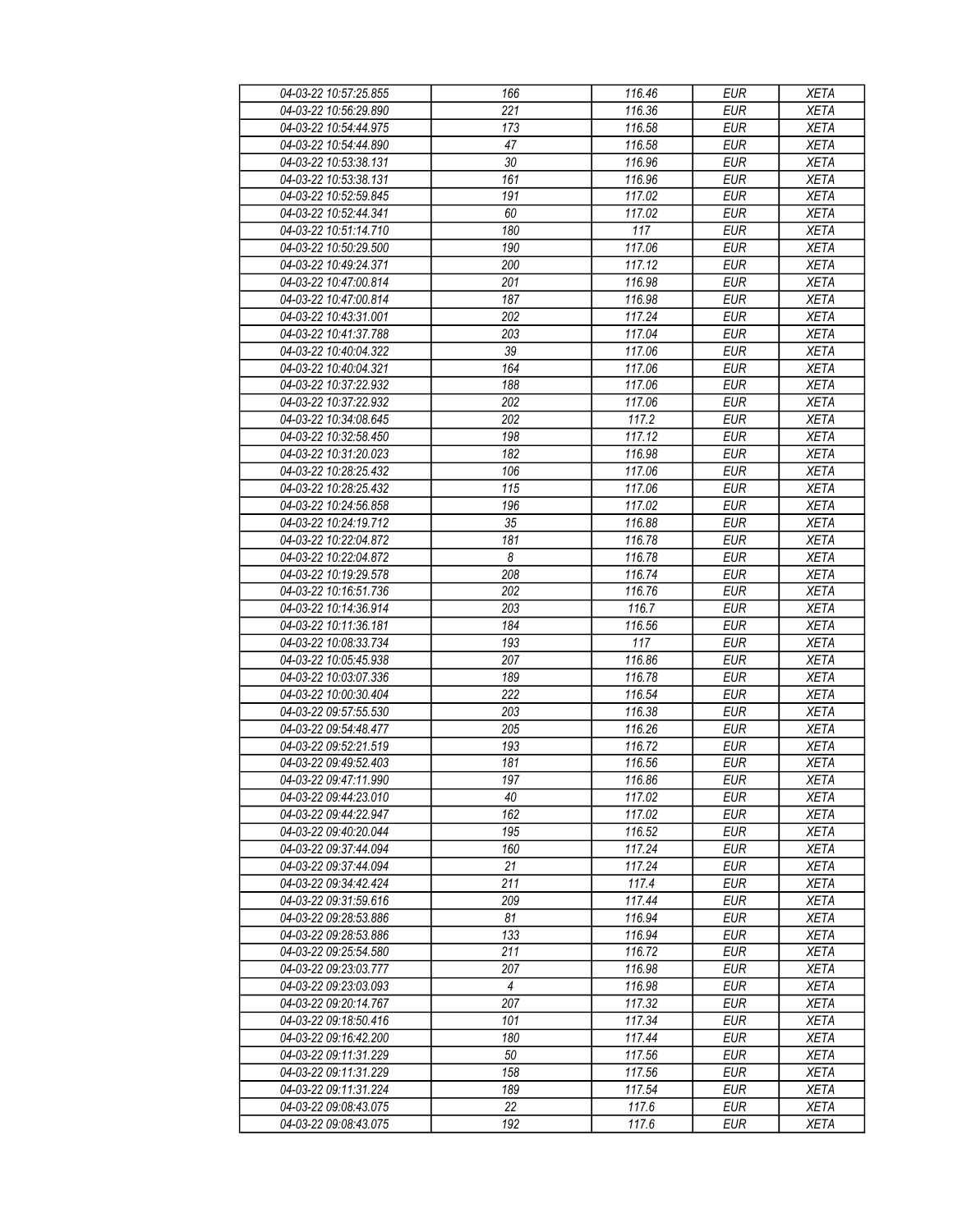| 04-03-22 09:06:11.701 | 208              | 117.64 | <b>EUR</b> | <b>XETA</b> |
|-----------------------|------------------|--------|------------|-------------|
| 04-03-22 09:03:47.587 | 217              | 117.68 | <b>EUR</b> | <b>XETA</b> |
| 04-03-22 09:01:54.279 | 191              | 117.82 | <b>EUR</b> | <b>XETA</b> |
| 04-03-22 08:59:47.002 | 168              | 117.82 | <b>EUR</b> | <b>XETA</b> |
| 04-03-22 08:57:17.470 | 222              | 118.04 | <b>EUR</b> | <b>XETA</b> |
| 04-03-22 08:54:30.537 | 27               | 118.34 | <b>EUR</b> | <b>XETA</b> |
| 04-03-22 08:54:30.537 | 184              | 118.34 | <b>EUR</b> | <b>XETA</b> |
| 04-03-22 08:52:35.372 | 187              | 118.48 | <b>EUR</b> | <b>XETA</b> |
| 04-03-22 08:51:26.546 | 90               | 118.72 | <b>EUR</b> | <b>XETA</b> |
| 04-03-22 08:49:22.241 | 213              | 118.82 | <b>EUR</b> | <b>XETA</b> |
| 04-03-22 08:46:54.996 | 189              | 118.76 | <b>EUR</b> | <b>XETA</b> |
| 04-03-22 08:44:10.151 | 217              | 118.68 | <b>EUR</b> | <b>XETA</b> |
| 04-03-22 08:42:22.746 | 186              | 118.68 | <b>EUR</b> | <b>XETA</b> |
| 04-03-22 08:39:56.705 | 84               | 118.54 | <b>EUR</b> | <b>XETA</b> |
| 04-03-22 08:39:56.705 | 105              | 118.54 | <b>EUR</b> | <b>XETA</b> |
| 04-03-22 08:39:56.705 | 18               | 118.54 | <b>EUR</b> | <b>XETA</b> |
| 04-03-22 08:37:41.255 | $\overline{214}$ | 118.7  | <b>EUR</b> | <b>XETA</b> |
| 04-03-22 08:35:43.790 | 211              | 118.62 | <b>EUR</b> | <b>XETA</b> |
| 04-03-22 08:34:09.382 | 180              | 118.88 | <b>EUR</b> | <b>XETA</b> |
| 04-03-22 08:32:17.965 | 34               | 118.8  | <b>EUR</b> | <b>XETA</b> |
| 04-03-22 08:32:17.965 | 165              | 118.8  | <b>EUR</b> | <b>XETA</b> |
| 04-03-22 08:30:17.102 | 196              | 118.76 | <b>EUR</b> | <b>XETA</b> |
| 04-03-22 08:28:31.663 | 198              | 119.26 | <b>EUR</b> | <b>XETA</b> |
| 04-03-22 08:26:27.412 | 214              | 119.58 | <b>EUR</b> | <b>XETA</b> |
| 04-03-22 08:24:50.655 | 182              | 119.82 | <b>EUR</b> | <b>XETA</b> |
| 04-03-22 08:23:19.378 | 111              | 119.82 | <b>EUR</b> | <b>XETA</b> |
| 04-03-22 08:23:19.378 | 90               | 119.82 | <b>EUR</b> | <b>XETA</b> |
| 04-03-22 08:21:56.116 | 218              | 120.08 | <b>EUR</b> | <b>XETA</b> |
| 04-03-22 08:20:41.180 | 128              | 119.96 | <b>EUR</b> | <b>XETA</b> |
| 04-03-22 08:20:41.175 | 65               | 119.96 | <b>EUR</b> | <b>XETA</b> |
| 04-03-22 08:19:14.375 | 184              | 119.68 | <b>EUR</b> | <b>XETA</b> |
| 04-03-22 08:18:00.217 | 185              | 119.8  | <b>EUR</b> | <b>XETA</b> |
| 04-03-22 08:16:25.549 | 97               | 120.06 | <b>EUR</b> | <b>XETA</b> |
| 04-03-22 08:16:24.102 | 98               | 120.06 | <b>EUR</b> | <b>XETA</b> |
| 04-03-22 08:15:00.501 | 183              | 120.36 | <b>EUR</b> | <b>XETA</b> |
| 04-03-22 08:13:08.949 | 217              | 120.36 | <b>EUR</b> | <b>XETA</b> |
| 04-03-22 08:11:48.659 | 146              | 120.66 | <b>EUR</b> | <b>XETA</b> |
| 04-03-22 08:11:48.659 | 40               | 120.66 | <b>EUR</b> | <b>XETA</b> |
| 04-03-22 08:10:29.836 | 75               | 120.48 | <b>EUR</b> | <b>XETA</b> |
| 04-03-22 08:10:29.836 | 126              | 120.48 | <b>EUR</b> | <b>XETA</b> |
| 04-03-22 08:10:19.381 | $40\,$           | 120.38 | <b>EUR</b> | <b>XETA</b> |
| 04-03-22 08:08:34.341 | 150              | 119.62 | <b>EUR</b> | <b>XETA</b> |
| 04-03-22 08:08:34.341 | 70               | 119.62 | <b>EUR</b> | <b>XETA</b> |
| 04-03-22 08:07:14.606 | 218              | 119.9  | <b>EUR</b> | <b>XETA</b> |
| 04-03-22 08:06:01.759 | 200              | 119.76 | <b>EUR</b> | <b>XETA</b> |
| 04-03-22 08:04:45.079 | 19               | 119.62 | <b>EUR</b> | <b>XETA</b> |
| 04-03-22 08:04:45.079 | 179              | 119.62 | <b>EUR</b> | <b>XETA</b> |
| 04-03-22 08:03:37.516 | 220              | 119.86 | <b>EUR</b> | <b>XETA</b> |
| 04-03-22 08:02:57.225 | 206              | 119.8  | <b>EUR</b> | <b>XETA</b> |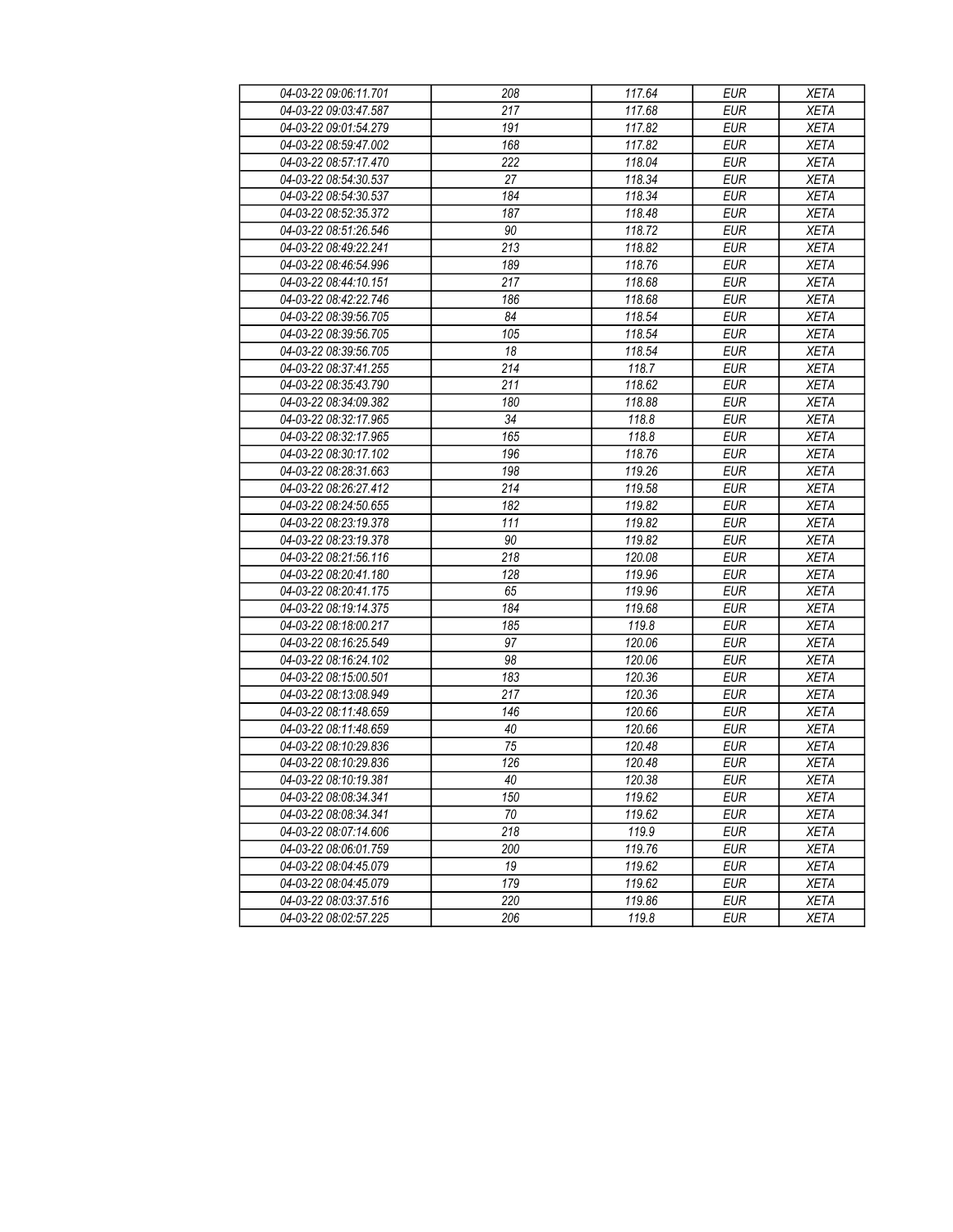## Each order relating to the buy-back programme above according to Art. 5 sec. 3 MAR in conjunction with Art. 25 sec. 1 and 2 MiFiR

In red colour are the fields according to Table 2 of the Annex of Del. Regulation (EU) 2017/580; alternatively you may report the

| Date and Time according to field 9 | <b>Segment MIC code</b><br>according to field 16 | <b>Transaction price</b><br>according to field 28 | <b>Price currency according</b><br>to field 29 | <b>Buy-sell indicator</b><br>according to field 32 |
|------------------------------------|--------------------------------------------------|---------------------------------------------------|------------------------------------------------|----------------------------------------------------|
| 04-03-22 16:29:22.037              | <b>XETA</b>                                      | 113.24                                            | <b>EUR</b>                                     | <b>BUY</b>                                         |
| 04-03-22 16:29:00.489              | <b>XETA</b>                                      | 113.44                                            | <b>EUR</b>                                     | <b>BUY</b>                                         |
| 04-03-22 16:28:38.872              | <b>XETA</b>                                      | 113.46                                            | <b>EUR</b>                                     | <b>BUY</b>                                         |
| 04-03-22 16:28:10.582              | <b>XETA</b>                                      | 113.48                                            | <b>EUR</b>                                     | <b>BUY</b>                                         |
| 04-03-22 16:28:01.818              | <b>XETA</b>                                      | 113.52                                            | <b>EUR</b>                                     | <b>BUY</b>                                         |
| 04-03-22 16:27:34.070              | <b>XETA</b>                                      | 113.64                                            | <b>EUR</b>                                     | <b>BUY</b>                                         |
| 04-03-22 16:27:34.070              | <b>XETA</b>                                      | 113.64                                            | <b>EUR</b>                                     | <b>BUY</b>                                         |
| 04-03-22 16:27:21.270              | <b>XETA</b>                                      | 113.7                                             | <b>EUR</b>                                     | <b>BUY</b>                                         |
| 04-03-22 16:26:59.421              | <b>XETA</b>                                      | 113.64                                            | <b>EUR</b>                                     | <b>BUY</b>                                         |
| 04-03-22 16:26:32.987              | <b>XETA</b>                                      | 113.7                                             | <b>EUR</b>                                     | <b>BUY</b>                                         |
| 04-03-22 16:26:06.031              | <b>XETA</b>                                      | 113.62                                            | <b>EUR</b>                                     | <b>BUY</b>                                         |
| 04-03-22 16:25:37.967              | <b>XETA</b>                                      | 113.6                                             | <b>EUR</b>                                     | <b>BUY</b>                                         |
| 04-03-22 16:25:37.967              | <b>XETA</b>                                      | 113.6                                             | <b>EUR</b>                                     | <b>BUY</b>                                         |
| 04-03-22 16:25:37.967              | <b>XETA</b>                                      | 113.6                                             | <b>EUR</b>                                     | <b>BUY</b>                                         |
| 04-03-22 16:25:14.789              | <b>XETA</b>                                      | 113.44                                            | <b>EUR</b>                                     | <b>BUY</b>                                         |
| 04-03-22 16:24:51.128              | <b>XETA</b>                                      | 113.44                                            | <b>EUR</b>                                     | <b>BUY</b>                                         |
| 04-03-22 16:24:51.128              | <b>XETA</b>                                      | 113.44                                            | <b>EUR</b>                                     | <b>BUY</b>                                         |
| 04-03-22 16:24:43.747              | <b>XETA</b>                                      | 113.24                                            | <b>EUR</b>                                     | <b>BUY</b>                                         |
| 04-03-22 16:24:06.771              | <b>XETA</b>                                      | 113.3                                             | <b>EUR</b>                                     | <b>BUY</b>                                         |
| 04-03-22 16:23:52.604              | <b>XETA</b>                                      | 113.2                                             | <b>EUR</b>                                     | <b>BUY</b>                                         |
| 04-03-22 16:23:45.782              | <b>XETA</b>                                      | 113.2                                             | <b>EUR</b>                                     | <b>BUY</b>                                         |
| 04-03-22 16:23:07.213              | <b>XETA</b>                                      | 113.08                                            | <b>EUR</b>                                     | <b>BUY</b>                                         |
| 04-03-22 16:22:24.886              | <b>XETA</b>                                      | 113.14                                            | <b>EUR</b>                                     | <b>BUY</b>                                         |
| 04-03-22 16:21:44.109              | <b>XETA</b>                                      | 113.22                                            | <b>EUR</b>                                     | <b>BUY</b>                                         |
| 04-03-22 16:21:25.527              | <b>XETA</b>                                      | 113.28                                            | <b>EUR</b>                                     | <b>BUY</b>                                         |
| 04-03-22 16:20:21.384              | <b>XETA</b>                                      | 113.58                                            | <b>EUR</b>                                     | <b>BUY</b>                                         |
| 04-03-22 16:20:06.798              | <b>XETA</b>                                      | 113.64                                            | <b>EUR</b>                                     | <b>BUY</b>                                         |
| 04-03-22 16:19:30.201              | <b>XETA</b>                                      | 113.78                                            | <b>EUR</b>                                     | <b>BUY</b>                                         |
| 04-03-22 16:18:32.202              | <b>XETA</b>                                      | 113.82                                            | <b>EUR</b>                                     | <b>BUY</b>                                         |
| 04-03-22 16:18:32.202              | <b>XETA</b>                                      | 113.82                                            | <b>EUR</b>                                     | <b>BUY</b>                                         |
| 04-03-22 16:18:25.440              | <b>XETA</b>                                      | 113.84                                            | <b>EUR</b>                                     | <b>BUY</b>                                         |
| 04-03-22 16:17:03.783              | <b>XETA</b>                                      | 113.84                                            | <b>EUR</b>                                     | <b>BUY</b>                                         |
| 04-03-22 16:16:43.004              | <b>XETA</b>                                      | 113.82                                            | <b>EUR</b>                                     | <b>BUY</b>                                         |
| 04-03-22 16:16:02.415              | <b>XETA</b>                                      | 113.52                                            | <b>EUR</b>                                     | <b>BUY</b>                                         |
| 04-03-22 16:16:02.414              | <b>XETA</b>                                      | $\overline{113.52}$                               | <b>EUR</b>                                     | <b>BUY</b>                                         |
| 04-03-22 16:15:01.049              | <b>XETA</b>                                      | 113.58                                            | <b>EUR</b>                                     | <b>BUY</b>                                         |
| 04-03-22 16:15:01.049              | <b>XETA</b>                                      | 113.58                                            | <b>EUR</b>                                     | <b>BUY</b>                                         |
| 04-03-22 16:13:14.787              | <b>XETA</b>                                      | 113.2                                             | <b>EUR</b>                                     | <b>BUY</b>                                         |
| 04-03-22 16:13:01.792              | <b>XETA</b>                                      | 113.2                                             | <b>EUR</b>                                     | <b>BUY</b>                                         |
| 04-03-22 16:12:55.254              | <b>XETA</b>                                      | 113.2                                             | <b>EUR</b>                                     | <b>BUY</b>                                         |
| 04-03-22 16:12:06.599              | <b>XETA</b>                                      | 113.18                                            | <b>EUR</b>                                     | <b>BUY</b>                                         |
| 04-03-22 16:11:12.873              | <b>XETA</b>                                      | 113.24                                            | <b>EUR</b>                                     | <b>BUY</b>                                         |
| 04-03-22 16:10:44.619              | <b>XETA</b>                                      | 113.3                                             | <b>EUR</b>                                     | <b>BUY</b>                                         |
| 04-03-22 16:10:44.612              | <b>XETA</b>                                      | 113.3                                             | <b>EUR</b>                                     | <b>BUY</b>                                         |
| 04-03-22 16:09:39.386              | <b>XETA</b>                                      | 113.28                                            | <b>EUR</b>                                     | <b>BUY</b>                                         |
| 04-03-22 16:09:39.386              | <b>XETA</b>                                      | 113.28                                            | <b>EUR</b>                                     | <b>BUY</b>                                         |
| 04-03-22 16:08:23.484              | <b>XETA</b>                                      | 113.24                                            | <b>EUR</b>                                     | <b>BUY</b>                                         |
| 04-03-22 16:07:51.446              | <b>XETA</b>                                      | 113.22                                            | <b>EUR</b>                                     | <b>BUY</b>                                         |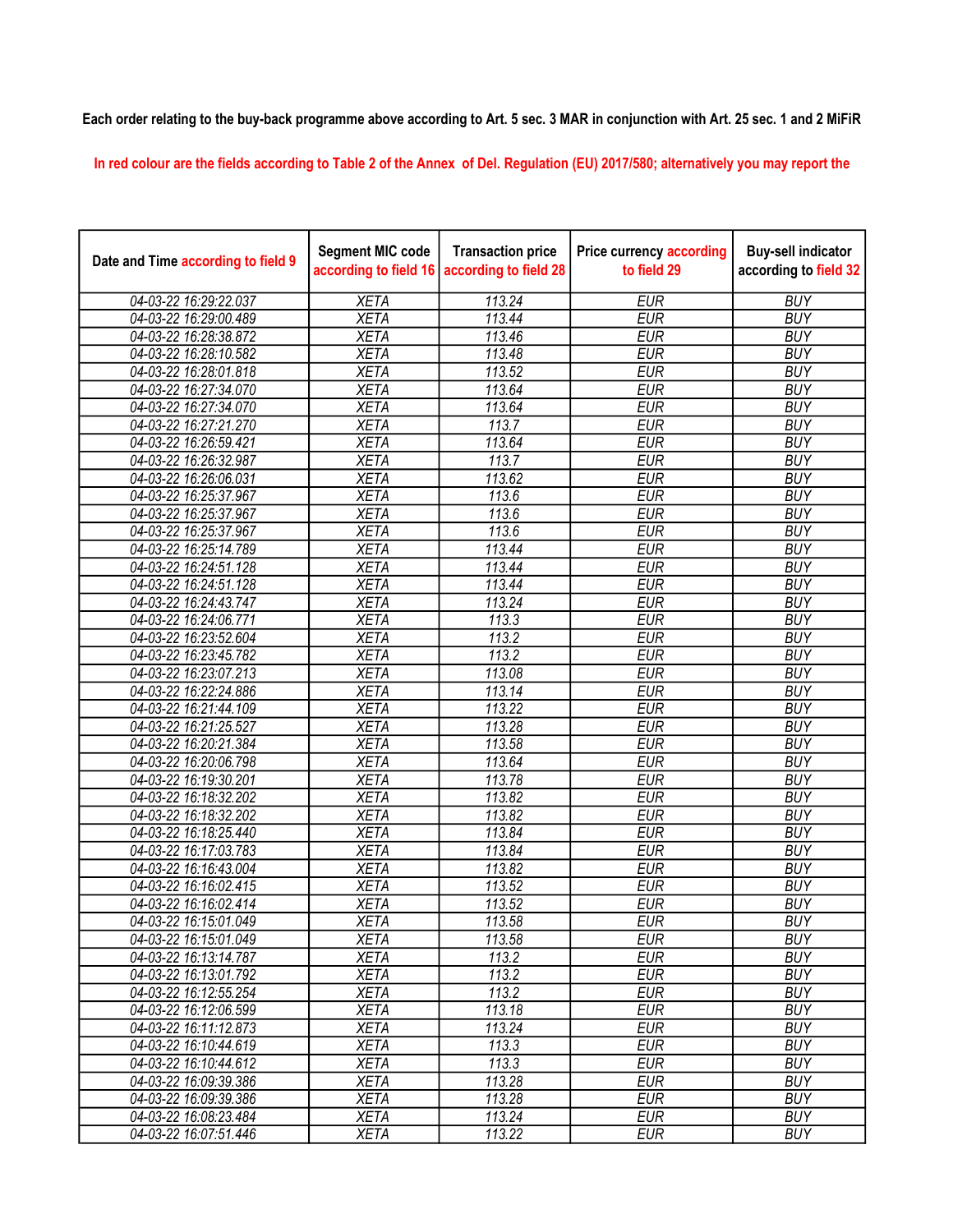| 04-03-22 16:07:15.642 | <b>XETA</b> | 113.14              | <b>EUR</b> | <b>BUY</b> |
|-----------------------|-------------|---------------------|------------|------------|
| 04-03-22 16:05:59.494 | <b>XETA</b> | 113.2               | <b>EUR</b> | <b>BUY</b> |
| 04-03-22 16:05:46.786 | <b>XETA</b> | $\overline{113.24}$ | <b>EUR</b> | <b>BUY</b> |
| 04-03-22 16:04:49.478 | <b>XETA</b> | 113.36              | <b>EUR</b> | <b>BUY</b> |
| 04-03-22 16:04:49.478 | <b>XETA</b> | 113.36              | <b>EUR</b> | <b>BUY</b> |
| 04-03-22 16:04:16.712 | <b>XETA</b> | 113.32              | <b>EUR</b> | <b>BUY</b> |
| 04-03-22 16:04:16.712 | <b>XETA</b> | 113.32              | <b>EUR</b> | <b>BUY</b> |
| 04-03-22 16:03:38.966 | <b>XETA</b> | 113.3               | <b>EUR</b> | <b>BUY</b> |
| 04-03-22 16:03:27.414 | <b>XETA</b> | 113.26              | <b>EUR</b> | <b>BUY</b> |
| 04-03-22 16:02:05.934 | <b>XETA</b> | 113.46              | <b>EUR</b> | <b>BUY</b> |
| 04-03-22 16:02:05.921 | <b>XETA</b> | 113.46              | <b>EUR</b> | <b>BUY</b> |
| 04-03-22 16:00:59.134 | <b>XETA</b> | 113.5               | <b>EUR</b> | <b>BUY</b> |
| 04-03-22 15:59:53.065 | <b>XETA</b> | 113.44              | <b>EUR</b> | <b>BUY</b> |
| 04-03-22 15:59:45.298 | <b>XETA</b> | 113.42              | <b>EUR</b> | <b>BUY</b> |
| 04-03-22 15:59:45.298 | <b>XETA</b> | 113.42              | <b>EUR</b> | <b>BUY</b> |
| 04-03-22 15:58:25.205 | <b>XETA</b> | 113.48              | <b>EUR</b> | <b>BUY</b> |
| 04-03-22 15:58:14.150 | <b>XETA</b> | 113.5               | <b>EUR</b> | <b>BUY</b> |
| 04-03-22 15:58:10.491 | <b>XETA</b> | 113.5               | <b>EUR</b> | <b>BUY</b> |
| 04-03-22 15:57:44.986 | <b>XETA</b> | 113.56              | <b>EUR</b> | <b>BUY</b> |
| 04-03-22 15:56:31.296 | <b>XETA</b> | 113.72              | <b>EUR</b> | <b>BUY</b> |
| 04-03-22 15:56:31.296 | <b>XETA</b> | 113.72              | <b>EUR</b> | <b>BUY</b> |
| 04-03-22 15:56:31.296 | <b>XETA</b> | 113.72              | <b>EUR</b> | <b>BUY</b> |
| 04-03-22 15:55:48.368 | <b>XETA</b> | 113.68              | <b>EUR</b> | <b>BUY</b> |
| 04-03-22 15:54:57.733 | <b>XETA</b> | 113.74              | <b>EUR</b> | <b>BUY</b> |
| 04-03-22 15:54:32.932 | <b>XETA</b> | 113.76              | <b>EUR</b> | <b>BUY</b> |
| 04-03-22 15:54:31.577 | <b>XETA</b> | 113.76              | <b>EUR</b> | <b>BUY</b> |
| 04-03-22 15:54:16.449 | <b>XETA</b> | 113.76              | <b>EUR</b> | <b>BUY</b> |
| 04-03-22 15:54:16.449 | <b>XETA</b> | 113.76              | <b>EUR</b> | <b>BUY</b> |
| 04-03-22 15:52:30.863 | <b>XETA</b> | 113.72              | <b>EUR</b> | <b>BUY</b> |
| 04-03-22 15:51:26.982 |             | 113.82              | <b>EUR</b> | <b>BUY</b> |
|                       | <b>XETA</b> |                     |            |            |
| 04-03-22 15:50:51.579 | <b>XETA</b> | 113.86              | <b>EUR</b> | <b>BUY</b> |
| 04-03-22 15:50:51.577 | <b>XETA</b> | 113.84              | <b>EUR</b> | <b>BUY</b> |
| 04-03-22 15:49:54.300 | <b>XETA</b> | 113.8               | <b>EUR</b> | <b>BUY</b> |
| 04-03-22 15:48:50.633 | <b>XETA</b> | 113.98              | <b>EUR</b> | <b>BUY</b> |
| 04-03-22 15:48:50.633 | <b>XETA</b> | 113.98              | <b>EUR</b> | <b>BUY</b> |
| 04-03-22 15:47:42.480 | <b>XETA</b> | 113.66              | <b>EUR</b> | <b>BUY</b> |
| 04-03-22 15:47:25.726 | <b>XETA</b> | 113.62              | <b>EUR</b> | <b>BUY</b> |
| 04-03-22 15:46:04.331 | <b>XETA</b> | 113.74              | EUR        | <b>BUY</b> |
| 04-03-22 15:46:04.243 | <b>XETA</b> | 113.74              | EUR        | <b>BUY</b> |
| 04-03-22 15:46:04.248 | <b>XETA</b> | 113.74              | <b>EUR</b> | <b>BUY</b> |
| 04-03-22 15:44:43.607 | <b>XETA</b> | 113.9               | <b>EUR</b> | <b>BUY</b> |
| 04-03-22 15:43:48.015 | <b>XETA</b> | 114.16              | <b>EUR</b> | <b>BUY</b> |
| 04-03-22 15:43:48.015 | <b>XETA</b> | 114.16              | <b>EUR</b> | <b>BUY</b> |
| 04-03-22 15:43:23.480 | <b>XETA</b> | 114.12              | <b>EUR</b> | <b>BUY</b> |
| 04-03-22 15:42:45.041 | <b>XETA</b> | 114.28              | <b>EUR</b> | <b>BUY</b> |
| 04-03-22 15:41:32.690 | <b>XETA</b> | 114.22              | <b>EUR</b> | <b>BUY</b> |
| 04-03-22 15:41:32.685 | <b>XETA</b> | 114.22              | EUR        | <b>BUY</b> |
| 04-03-22 15:40:50.477 | <b>XETA</b> | 114.26              | <b>EUR</b> | <b>BUY</b> |
| 04-03-22 15:39:40.153 | <b>XETA</b> | 114.4               | <b>EUR</b> | <b>BUY</b> |
| 04-03-22 15:39:40.153 | <b>XETA</b> | 114.4               | <b>EUR</b> | <b>BUY</b> |
| 04-03-22 15:39:24.373 | <b>XETA</b> | 114.36              | <b>EUR</b> | <b>BUY</b> |
|                       |             | 114.4               | <b>EUR</b> | <b>BUY</b> |
| 04-03-22 15:38:11.217 | <b>XETA</b> |                     |            |            |
| 04-03-22 15:38:11.217 | <b>XETA</b> | 114.4               | <b>EUR</b> | <b>BUY</b> |
| 04-03-22 15:38:11.217 | XETA        | 114.4               | <b>EUR</b> | <b>BUY</b> |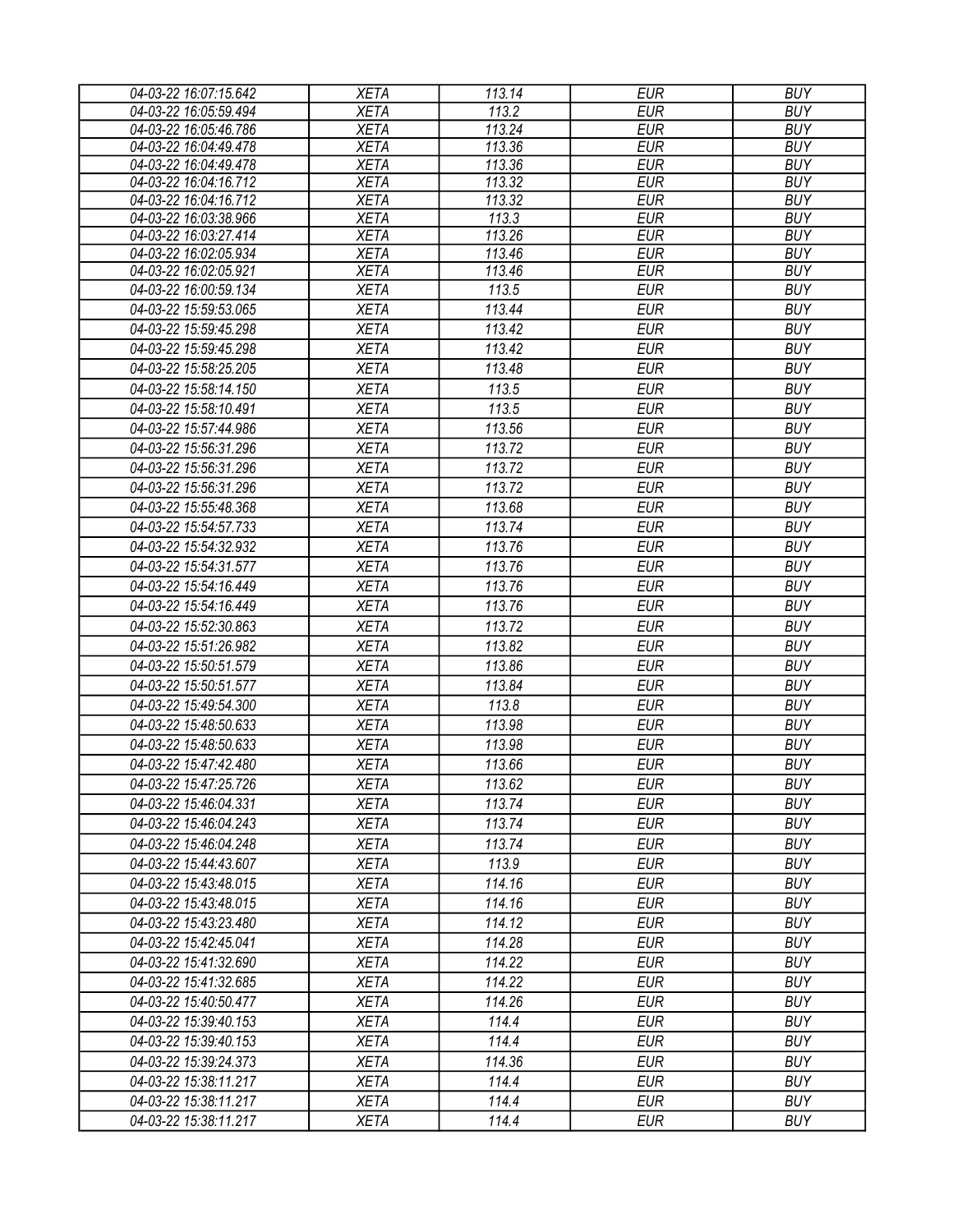| 04-03-22 15:37:09.450 | <b>XETA</b> | 114.46 | <b>EUR</b> | <b>BUY</b> |
|-----------------------|-------------|--------|------------|------------|
| 04-03-22 15:35:41.127 | <b>XETA</b> | 114.08 | <b>EUR</b> | <b>BUY</b> |
| 04-03-22 15:35:41.141 | <b>XETA</b> | 114.08 | <b>EUR</b> | <b>BUY</b> |
| 04-03-22 15:34:11.445 | <b>XETA</b> | 114.08 | <b>EUR</b> | <b>BUY</b> |
| 04-03-22 15:33:47.015 | <b>XETA</b> | 114.16 | <b>EUR</b> | <b>BUY</b> |
| 04-03-22 15:32:42.152 | <b>XETA</b> | 114.08 | <b>EUR</b> | <b>BUY</b> |
| 04-03-22 15:32:42.152 | <b>XETA</b> | 114.08 | <b>EUR</b> | <b>BUY</b> |
| 04-03-22 15:31:55.444 | <b>XETA</b> | 114.06 | <b>EUR</b> | <b>BUY</b> |
| 04-03-22 15:31:46.073 | <b>XETA</b> | 114.08 | <b>EUR</b> | <b>BUY</b> |
| 04-03-22 15:30:18.778 | <b>XETA</b> | 114.16 | <b>EUR</b> | <b>BUY</b> |
| 04-03-22 15:30:18.777 | <b>XETA</b> | 114.16 | <b>EUR</b> | <b>BUY</b> |
| 04-03-22 15:28:59.382 | <b>XETA</b> | 114.06 | <b>EUR</b> | <b>BUY</b> |
| 04-03-22 15:28:39.195 | <b>XETA</b> | 114    | <b>EUR</b> | <b>BUY</b> |
| 04-03-22 15:27:20.304 | <b>XETA</b> | 113.98 | <b>EUR</b> | <b>BUY</b> |
| 04-03-22 15:26:45.202 | <b>XETA</b> | 113.98 | <b>EUR</b> | <b>BUY</b> |
| 04-03-22 15:26:00.804 | <b>XETA</b> | 113.9  | <b>EUR</b> | <b>BUY</b> |
| 04-03-22 15:24:58.650 | <b>XETA</b> | 113.92 | <b>EUR</b> | <b>BUY</b> |
| 04-03-22 15:24:33.282 | <b>XETA</b> | 113.8  | <b>EUR</b> | <b>BUY</b> |
| 04-03-22 15:24:33.282 | <b>XETA</b> | 113.8  | <b>EUR</b> | <b>BUY</b> |
| 04-03-22 15:24:33.169 | <b>XETA</b> | 113.8  | <b>EUR</b> | <b>BUY</b> |
| 04-03-22 15:23:19.233 | <b>XETA</b> | 113.78 | <b>EUR</b> | <b>BUY</b> |
| 04-03-22 15:22:42.962 | <b>XETA</b> | 113.94 | <b>EUR</b> | <b>BUY</b> |
| 04-03-22 15:22:03.206 | <b>XETA</b> | 113.76 | <b>EUR</b> | <b>BUY</b> |
| 04-03-22 15:21:03.538 | <b>XETA</b> | 113.78 | <b>EUR</b> | <b>BUY</b> |
| 04-03-22 15:21:03.538 | <b>XETA</b> | 113.78 | <b>EUR</b> | <b>BUY</b> |
| 04-03-22 15:19:53.566 | <b>XETA</b> | 113.72 | <b>EUR</b> | <b>BUY</b> |
| 04-03-22 15:19:53.555 | <b>XETA</b> | 113.72 | <b>EUR</b> | <b>BUY</b> |
| 04-03-22 15:18:58.097 | <b>XETA</b> | 113.76 | <b>EUR</b> | <b>BUY</b> |
| 04-03-22 15:18:39.727 | <b>XETA</b> | 113.8  | <b>EUR</b> | <b>BUY</b> |
| 04-03-22 15:17:11.749 | <b>XETA</b> | 113.56 | <b>EUR</b> | <b>BUY</b> |
| 04-03-22 15:17:07.444 | <b>XETA</b> | 113.58 | <b>EUR</b> | <b>BUY</b> |
| 04-03-22 15:15:47.054 | <b>XETA</b> | 113.7  | <b>EUR</b> | <b>BUY</b> |
| 04-03-22 15:15:42.100 | <b>XETA</b> | 113.72 | <b>EUR</b> | <b>BUY</b> |
| 04-03-22 15:14:24.163 | <b>XETA</b> | 113.96 | <b>EUR</b> | <b>BUY</b> |
| 04-03-22 15:13:56.499 | <b>XETA</b> | 113.8  | <b>EUR</b> | <b>BUY</b> |
| 04-03-22 15:12:57.524 | <b>XETA</b> | 113.8  | <b>EUR</b> | <b>BUY</b> |
| 04-03-22 15:12:33.931 | <b>XETA</b> | 113.84 | <b>EUR</b> | <b>BUY</b> |
| 04-03-22 15:12:08.140 | <b>XETA</b> | 113.74 | <b>EUR</b> | <b>BUY</b> |
| 04-03-22 15:11:03.070 | <b>XETA</b> | 113.74 | <b>EUR</b> | <b>BUY</b> |
| 04-03-22 15:10:28.408 | <b>XETA</b> | 113.94 | <b>EUR</b> | <b>BUY</b> |
| 04-03-22 15:09:36.527 | <b>XETA</b> | 114    | <b>EUR</b> | <b>BUY</b> |
| 04-03-22 15:08:14.802 | <b>XETA</b> | 114    | <b>EUR</b> | <b>BUY</b> |
| 04-03-22 15:08:12.643 | <b>XETA</b> | 114    | <b>EUR</b> | <b>BUY</b> |
| 04-03-22 15:08:12.643 | <b>XETA</b> | 114    | <b>EUR</b> | <b>BUY</b> |
| 04-03-22 15:07:01.090 | <b>XETA</b> | 114    | <b>EUR</b> | <b>BUY</b> |
| 04-03-22 15:07:01.090 | <b>XETA</b> | 114    | <b>EUR</b> | <b>BUY</b> |
| 04-03-22 15:06:18.803 | <b>XETA</b> | 114.14 | <b>EUR</b> | <b>BUY</b> |
| 04-03-22 15:05:45.586 | <b>XETA</b> | 114.22 | <b>EUR</b> | <b>BUY</b> |
| 04-03-22 15:05:44.443 | <b>XETA</b> | 114.22 | <b>EUR</b> | <b>BUY</b> |
| 04-03-22 15:05:44.443 | <b>XETA</b> | 114.22 | <b>EUR</b> | <b>BUY</b> |
| 04-03-22 15:04:44.241 | <b>XETA</b> | 114.46 | <b>EUR</b> | <b>BUY</b> |
| 04-03-22 15:03:51.974 | <b>XETA</b> | 114.34 | <b>EUR</b> | <b>BUY</b> |
| 04-03-22 15:03:51.974 | <b>XETA</b> | 114.34 | <b>EUR</b> | <b>BUY</b> |
|                       |             |        |            |            |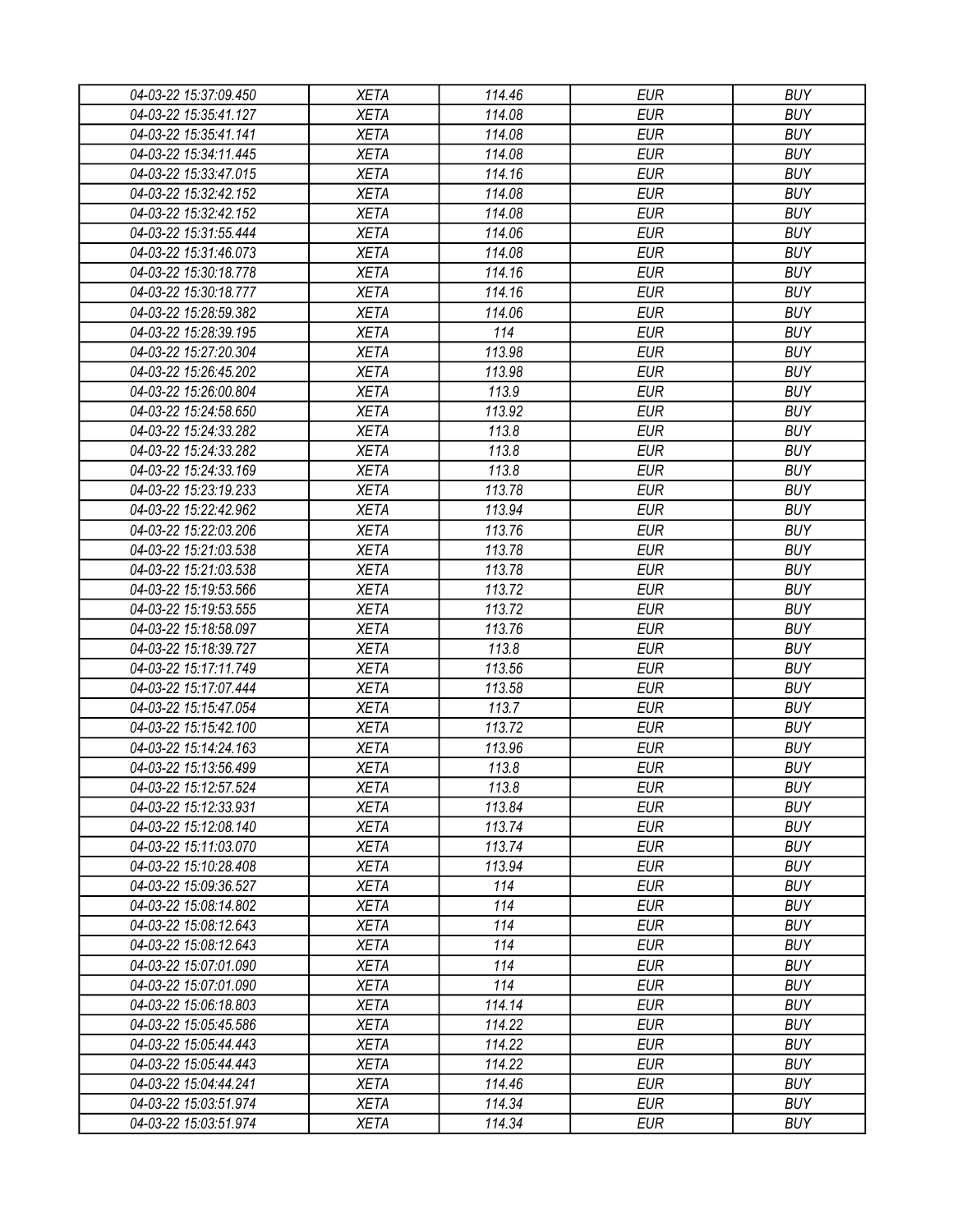| 04-03-22 15:02:01.549 | <b>XETA</b> | 114.58 | <b>EUR</b> | <b>BUY</b> |
|-----------------------|-------------|--------|------------|------------|
| 04-03-22 15:01:29.127 | <b>XETA</b> | 114.7  | <b>EUR</b> | <b>BUY</b> |
| 04-03-22 15:01:29.127 | <b>XETA</b> | 114.7  | <b>EUR</b> | <b>BUY</b> |
| 04-03-22 15:00:29.737 | <b>XETA</b> | 114.78 | <b>EUR</b> | <b>BUY</b> |
| 04-03-22 14:58:47.186 | <b>XETA</b> | 114.44 | <b>EUR</b> | <b>BUY</b> |
| 04-03-22 14:58:43.457 | <b>XETA</b> | 114.48 | <b>EUR</b> | <b>BUY</b> |
| 04-03-22 14:56:53.339 | <b>XETA</b> | 113.98 | <b>EUR</b> | <b>BUY</b> |
| 04-03-22 14:55:53.545 | <b>XETA</b> | 114.02 | <b>EUR</b> | <b>BUY</b> |
| 04-03-22 14:54:50.278 | <b>XETA</b> | 114.12 | <b>EUR</b> | <b>BUY</b> |
| 04-03-22 14:54:02.347 | <b>XETA</b> | 114.12 | <b>EUR</b> | <b>BUY</b> |
| 04-03-22 14:52:55.622 | <b>XETA</b> | 113.92 | <b>EUR</b> | <b>BUY</b> |
| 04-03-22 14:51:26.333 | <b>XETA</b> | 113.92 | <b>EUR</b> | <b>BUY</b> |
| 04-03-22 14:51:09.417 | <b>XETA</b> | 113.92 | <b>EUR</b> | <b>BUY</b> |
| 04-03-22 14:51:09.417 | <b>XETA</b> | 113.92 | <b>EUR</b> | <b>BUY</b> |
| 04-03-22 14:49:37.360 | <b>XETA</b> | 114.2  | <b>EUR</b> | <b>BUY</b> |
| 04-03-22 14:48:42.410 | <b>XETA</b> | 114.26 | <b>EUR</b> | <b>BUY</b> |
| 04-03-22 14:48:42.410 | <b>XETA</b> | 114.26 | <b>EUR</b> | <b>BUY</b> |
| 04-03-22 14:47:03.937 | <b>XETA</b> | 114.28 | <b>EUR</b> | <b>BUY</b> |
| 04-03-22 14:47:03.937 | <b>XETA</b> | 114.28 | <b>EUR</b> | <b>BUY</b> |
| 04-03-22 14:46:01.924 | <b>XETA</b> | 114.34 | <b>EUR</b> | <b>BUY</b> |
| 04-03-22 14:45:14.985 | <b>XETA</b> | 114.42 | <b>EUR</b> | <b>BUY</b> |
| 04-03-22 14:43:21.368 | <b>XETA</b> | 114.52 | <b>EUR</b> | <b>BUY</b> |
| 04-03-22 14:43:21.368 | <b>XETA</b> | 114.52 | <b>EUR</b> | <b>BUY</b> |
| 04-03-22 14:43:21.367 | <b>XETA</b> | 114.52 | <b>EUR</b> | <b>BUY</b> |
| 04-03-22 14:43:21.367 | <b>XETA</b> | 114.52 | <b>EUR</b> | <b>BUY</b> |
| 04-03-22 14:41:12.864 | <b>XETA</b> | 114.52 | <b>EUR</b> | <b>BUY</b> |
| 04-03-22 14:40:15.348 | <b>XETA</b> | 114.66 | <b>EUR</b> | <b>BUY</b> |
| 04-03-22 14:40:15.348 | <b>XETA</b> | 114.66 | <b>EUR</b> | <b>BUY</b> |
| 04-03-22 14:39:30.034 | <b>XETA</b> | 114.86 | <b>EUR</b> | <b>BUY</b> |
| 04-03-22 14:37:43.901 | <b>XETA</b> | 114.9  | <b>EUR</b> | <b>BUY</b> |
| 04-03-22 14:37:43.901 | <b>XETA</b> | 114.9  | <b>EUR</b> | <b>BUY</b> |
| 04-03-22 14:37:43.901 | <b>XETA</b> | 114.9  | <b>EUR</b> | <b>BUY</b> |
| 04-03-22 14:37:43.901 | <b>XETA</b> | 114.9  | <b>EUR</b> | <b>BUY</b> |
| 04-03-22 14:35:51.080 | <b>XETA</b> | 114.9  | <b>EUR</b> | <b>BUY</b> |
| 04-03-22 14:35:22.606 | <b>XETA</b> | 114.94 | <b>EUR</b> | <b>BUY</b> |
| 04-03-22 14:35:22.606 | <b>XETA</b> | 114.94 | <b>EUR</b> | <b>BUY</b> |
| 04-03-22 14:33:55.895 | <b>XETA</b> | 114.82 | <b>EUR</b> | <b>BUY</b> |
| 04-03-22 14:32:56.362 | <b>XETA</b> | 114.9  | <b>EUR</b> | <b>BUY</b> |
| 04-03-22 14:32:42.641 | <b>XETA</b> | 114.98 | <b>EUR</b> | <b>BUY</b> |
| 04-03-22 14:32:42.641 | <b>XETA</b> | 114.98 | <b>EUR</b> | <b>BUY</b> |
| 04-03-22 14:31:13.779 | <b>XETA</b> | 115.32 | <b>EUR</b> | <b>BUY</b> |
| 04-03-22 14:30:45.087 | <b>XETA</b> | 115.34 | <b>EUR</b> | <b>BUY</b> |
| 04-03-22 14:30:45.087 | <b>XETA</b> | 115.34 | <b>EUR</b> | <b>BUY</b> |
| 04-03-22 14:30:11.796 | <b>XETA</b> | 115.26 | <b>EUR</b> | <b>BUY</b> |
| 04-03-22 14:27:26.635 | <b>XETA</b> | 115.2  | <b>EUR</b> | <b>BUY</b> |
| 04-03-22 14:27:26.635 | <b>XETA</b> | 115.2  | <b>EUR</b> | <b>BUY</b> |
| 04-03-22 14:24:31.930 | <b>XETA</b> | 115.24 | <b>EUR</b> | <b>BUY</b> |
| 04-03-22 14:23:05.006 | <b>XETA</b> | 115.42 | <b>EUR</b> | <b>BUY</b> |
| 04-03-22 14:21:23.788 | <b>XETA</b> | 115.34 | <b>EUR</b> | <b>BUY</b> |
| 04-03-22 14:18:48.967 | <b>XETA</b> | 115.16 | <b>EUR</b> | <b>BUY</b> |
| 04-03-22 14:18:21.010 | <b>XETA</b> | 115.18 | <b>EUR</b> | <b>BUY</b> |
| 04-03-22 14:16:03.853 | <b>XETA</b> | 115.32 | <b>EUR</b> | <b>BUY</b> |
| 04-03-22 14:16:03.853 | <b>XETA</b> | 115.32 | <b>EUR</b> | <b>BUY</b> |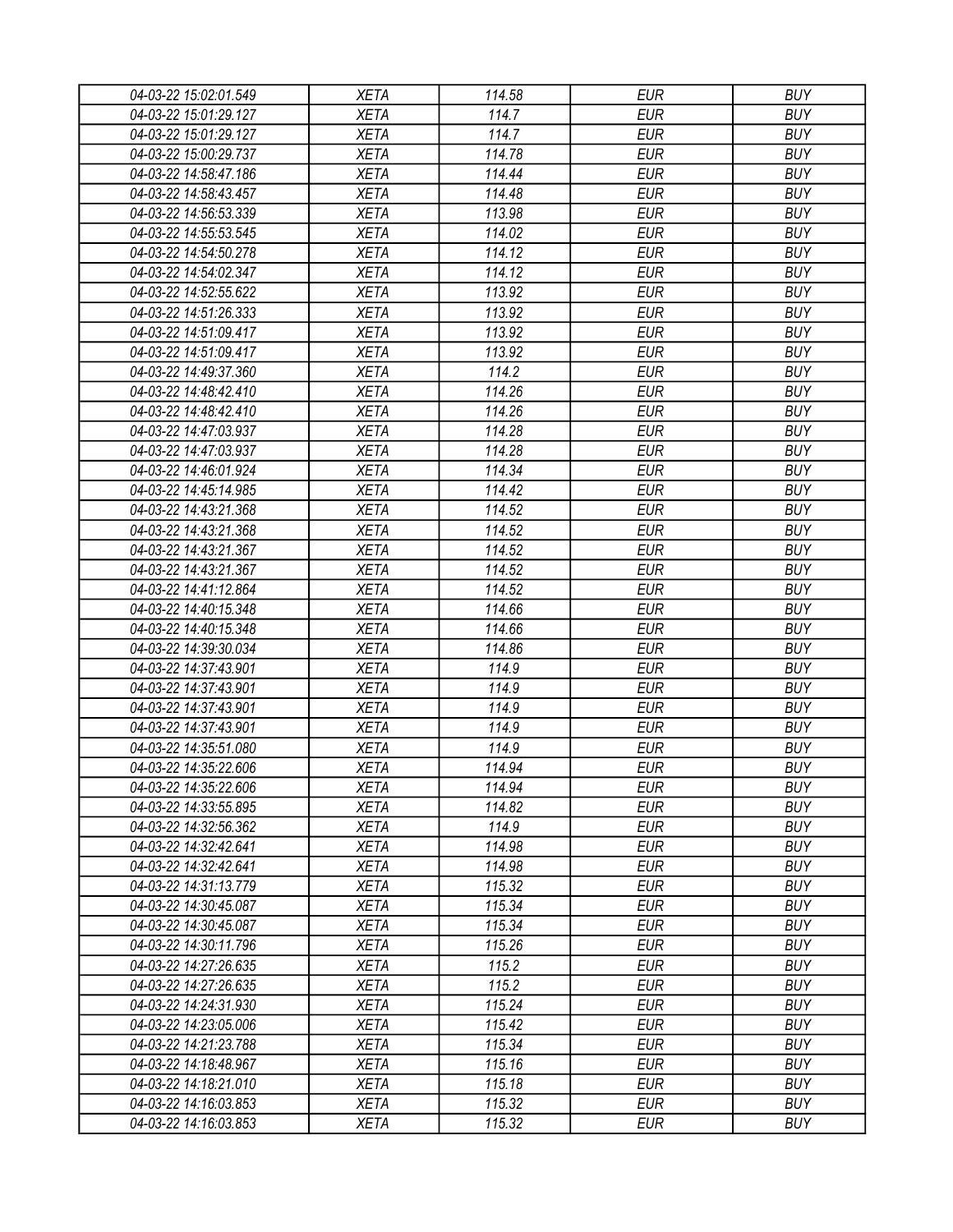| 04-03-22 14:13:57.068 | <b>XETA</b> | 115.3  | <b>EUR</b> | <b>BUY</b> |
|-----------------------|-------------|--------|------------|------------|
| 04-03-22 14:13:57.068 | <b>XETA</b> | 115.3  | <b>EUR</b> | <b>BUY</b> |
| 04-03-22 14:13:21.038 | <b>XETA</b> | 115.2  | <b>EUR</b> | <b>BUY</b> |
| 04-03-22 14:10:50.108 | <b>XETA</b> | 115.1  | <b>EUR</b> | <b>BUY</b> |
| 04-03-22 14:09:18.863 | <b>XETA</b> | 115.32 | <b>EUR</b> | <b>BUY</b> |
| 04-03-22 14:09:18.730 | <b>XETA</b> | 115.32 | <b>EUR</b> | <b>BUY</b> |
| 04-03-22 14:09:18.467 | <b>XETA</b> | 115.32 | <b>EUR</b> | <b>BUY</b> |
| 04-03-22 14:09:18.271 | <b>XETA</b> | 115.32 | <b>EUR</b> | <b>BUY</b> |
| 04-03-22 14:07:54.766 | <b>XETA</b> | 115.4  | <b>EUR</b> | <b>BUY</b> |
| 04-03-22 14:06:31.204 | <b>XETA</b> | 115.42 | <b>EUR</b> | <b>BUY</b> |
| 04-03-22 14:05:10.236 | <b>XETA</b> | 115.38 | <b>EUR</b> | <b>BUY</b> |
| 04-03-22 14:05:10.236 | <b>XETA</b> | 115.38 | <b>EUR</b> | <b>BUY</b> |
| 04-03-22 14:02:54.522 | <b>XETA</b> | 115.58 | <b>EUR</b> | <b>BUY</b> |
| 04-03-22 14:02:54.521 | <b>XETA</b> | 115.58 | <b>EUR</b> | <b>BUY</b> |
| 04-03-22 14:02:44.067 | <b>XETA</b> | 115.54 | <b>EUR</b> | <b>BUY</b> |
| 04-03-22 14:01:00.426 | <b>XETA</b> | 115.36 | <b>EUR</b> | <b>BUY</b> |
| 04-03-22 14:00:10.380 | <b>XETA</b> | 115.1  | <b>EUR</b> | <b>BUY</b> |
| 04-03-22 14:00:03.650 | <b>XETA</b> | 115.1  | <b>EUR</b> | <b>BUY</b> |
| 04-03-22 13:57:32.076 | <b>XETA</b> | 114.82 | <b>EUR</b> | <b>BUY</b> |
| 04-03-22 13:56:50.361 | <b>XETA</b> | 114.86 | <b>EUR</b> | <b>BUY</b> |
| 04-03-22 13:55:01.061 | <b>XETA</b> | 114.94 | <b>EUR</b> | <b>BUY</b> |
| 04-03-22 13:55:01.061 | <b>XETA</b> | 114.94 | <b>EUR</b> | <b>BUY</b> |
| 04-03-22 13:52:24.933 | <b>XETA</b> | 115.14 | <b>EUR</b> | <b>BUY</b> |
| 04-03-22 13:52:16.817 | <b>XETA</b> | 115.16 | <b>EUR</b> | <b>BUY</b> |
| 04-03-22 13:52:16.817 | <b>XETA</b> | 115.16 | <b>EUR</b> | <b>BUY</b> |
| 04-03-22 13:49:27.590 | <b>XETA</b> | 115.1  | <b>EUR</b> | <b>BUY</b> |
| 04-03-22 13:48:36.794 | <b>XETA</b> | 115.02 | <b>EUR</b> | <b>BUY</b> |
| 04-03-22 13:48:25.569 | <b>XETA</b> | 115.02 | <b>EUR</b> | <b>BUY</b> |
| 04-03-22 13:46:51.113 | <b>XETA</b> | 115.2  | <b>EUR</b> | <b>BUY</b> |
| 04-03-22 13:44:20.601 | <b>XETA</b> | 115.04 | <b>EUR</b> | <b>BUY</b> |
| 04-03-22 13:43:53.358 | <b>XETA</b> | 115.12 | <b>EUR</b> | <b>BUY</b> |
| 04-03-22 13:42:44.956 | <b>XETA</b> | 115.18 | <b>EUR</b> | <b>BUY</b> |
| 04-03-22 13:40:36.534 | <b>XETA</b> | 115.34 | <b>EUR</b> | <b>BUY</b> |
| 04-03-22 13:40:36.534 | <b>XETA</b> | 115.34 | <b>EUR</b> | <b>BUY</b> |
| 04-03-22 13:40:34.513 |             |        | <b>EUR</b> | <b>BUY</b> |
|                       | <b>XETA</b> | 115.36 |            |            |
| 04-03-22 13:39:36.582 | <b>XETA</b> | 115.26 | <b>EUR</b> | <b>BUY</b> |
| 04-03-22 13:39:36.582 | <b>XETA</b> | 115.26 | <b>EUR</b> | <b>BUY</b> |
| 04-03-22 13:36:40.169 | <b>XETA</b> | 115.6  | <b>EUR</b> | <b>BUY</b> |
| 04-03-22 13:36:09.773 | <b>XETA</b> | 115.7  | <b>EUR</b> | <b>BUY</b> |
| 04-03-22 13:35:12.638 | <b>XETA</b> | 115.7  | <b>EUR</b> | <b>BUY</b> |
| 04-03-22 13:32:59.852 | <b>XETA</b> | 115.66 | <b>EUR</b> | <b>BUY</b> |
| 04-03-22 13:32:20.850 | <b>XETA</b> | 115.84 | <b>EUR</b> | <b>BUY</b> |
| 04-03-22 13:32:20.850 | <b>XETA</b> | 115.84 | <b>EUR</b> | <b>BUY</b> |
| 04-03-22 13:30:26.250 | <b>XETA</b> | 115.82 | <b>EUR</b> | <b>BUY</b> |
| 04-03-22 13:29:58.590 | <b>XETA</b> | 115.46 | <b>EUR</b> | <b>BUY</b> |
| 04-03-22 13:28:49.061 | <b>XETA</b> | 115.52 | <b>EUR</b> | <b>BUY</b> |
| 04-03-22 13:28:24.968 | <b>XETA</b> | 115.5  | <b>EUR</b> | <b>BUY</b> |
| 04-03-22 13:25:50.258 | <b>XETA</b> | 115.48 | <b>EUR</b> | <b>BUY</b> |
| 04-03-22 13:25:26.416 | <b>XETA</b> | 115.46 | <b>EUR</b> | <b>BUY</b> |
| 04-03-22 13:23:15.337 | <b>XETA</b> | 115.54 | <b>EUR</b> | <b>BUY</b> |
| 04-03-22 13:23:15.337 | <b>XETA</b> | 115.54 | <b>EUR</b> | <b>BUY</b> |
| 04-03-22 13:21:52.318 | <b>XETA</b> | 115.68 | <b>EUR</b> | <b>BUY</b> |
| 04-03-22 13:21:20.564 | <b>XETA</b> | 115.9  | <b>EUR</b> | <b>BUY</b> |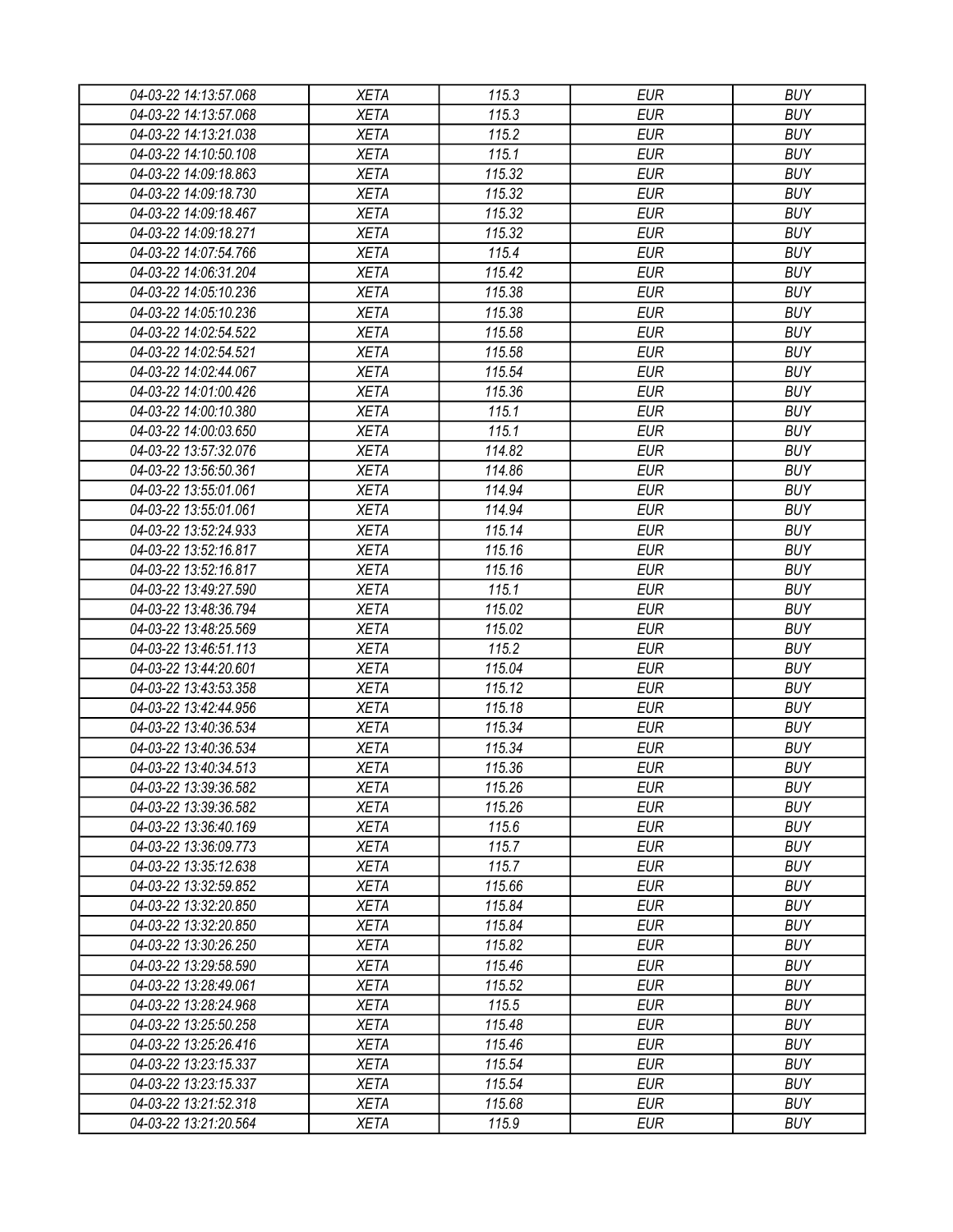| 04-03-22 13:18:50.140 | XETA        | 116.04          | EUR                      | <b>BUY</b>               |
|-----------------------|-------------|-----------------|--------------------------|--------------------------|
| 04-03-22 13:16:57.329 | <b>XETA</b> | 116.22          | <b>EUR</b>               | <b>BUY</b>               |
| 04-03-22 13:15:50.216 | <b>XETA</b> | 116.44          | <b>EUR</b>               | <b>BUY</b>               |
| 04-03-22 13:14:09.308 | <b>XETA</b> | 116.4           | <b>EUR</b>               | <b>BUY</b>               |
| 04-03-22 13:12:05.402 | <b>XETA</b> | 116.3           | <b>EUR</b>               | <b>BUY</b>               |
| 04-03-22 13:10:02.005 | <b>XETA</b> | 116.18          | <b>EUR</b>               | <b>BUY</b>               |
| 04-03-22 13:10:02.005 | <b>XETA</b> | 116.18          | <b>EUR</b>               | <b>BUY</b>               |
| 04-03-22 13:07:48.921 | <b>XETA</b> | 116.34          | <b>EUR</b>               | <b>BUY</b>               |
| 04-03-22 13:06:57.849 | <b>XETA</b> | 116.28          | <b>EUR</b>               | <b>BUY</b>               |
| 04-03-22 13:03:14.186 | <b>XETA</b> | 116.18          | <b>EUR</b>               | <b>BUY</b>               |
| 04-03-22 13:02:05.322 | <b>XETA</b> | 116.26          | <b>EUR</b>               | <b>BUY</b>               |
| 04-03-22 12:59:56.700 | <b>XETA</b> | 116.18          | <b>EUR</b>               | <b>BUY</b>               |
| 04-03-22 12:57:36.434 | <b>XETA</b> | 116.12          | <b>EUR</b>               | <b>BUY</b>               |
| 04-03-22 12:57:36.434 | <b>XETA</b> | 116.12          | <b>EUR</b>               | <b>BUY</b>               |
| 04-03-22 12:56:16.485 | <b>XETA</b> | 116.08          | <b>EUR</b>               | <b>BUY</b>               |
| 04-03-22 12:53:22.398 | <b>XETA</b> | 115.72          | <b>EUR</b>               | <b>BUY</b>               |
| 04-03-22 12:51:57.315 | <b>XETA</b> | 115.84          | <b>EUR</b>               | <b>BUY</b>               |
| 04-03-22 12:50:02.449 | <b>XETA</b> | 116.08          | <b>EUR</b>               | <b>BUY</b>               |
| 04-03-22 12:46:16.139 | <b>XETA</b> | 116.12          | <b>EUR</b>               | <b>BUY</b>               |
| 04-03-22 12:46:16.105 | <b>XETA</b> | 116.12          | <b>EUR</b>               | <b>BUY</b>               |
| 04-03-22 12:42:44.007 | <b>XETA</b> | 115.86          | <b>EUR</b>               | <b>BUY</b>               |
| 04-03-22 12:41:23.106 | <b>XETA</b> | 115.86          | <b>EUR</b>               | <b>BUY</b>               |
| 04-03-22 12:38:30.416 | <b>XETA</b> | 116             | <b>EUR</b>               | <b>BUY</b>               |
| 04-03-22 12:35:46.004 | <b>XETA</b> | 115.9           | <b>EUR</b>               | <b>BUY</b>               |
| 04-03-22 12:34:49.097 | <b>XETA</b> | 115.64          | <b>EUR</b>               | <b>BUY</b>               |
| 04-03-22 12:31:20.954 | <b>XETA</b> | 115.48          | <b>EUR</b>               | <b>BUY</b>               |
| 04-03-22 12:31:20.954 | <b>XETA</b> | 115.48          | <b>EUR</b>               | <b>BUY</b>               |
| 04-03-22 12:30:46.705 | <b>XETA</b> | 115.48          | <b>EUR</b>               | <b>BUY</b>               |
| 04-03-22 12:30:46.705 | <b>XETA</b> | 115.48          | <b>EUR</b>               | <b>BUY</b>               |
| 04-03-22 12:26:51.475 | <b>XETA</b> | 115.64          | <b>EUR</b>               | <b>BUY</b>               |
| 04-03-22 12:25:02.624 | <b>XETA</b> | 115.66          | <b>EUR</b>               | <b>BUY</b>               |
| 04-03-22 12:23:48.261 | <b>XETA</b> | 115.76          | <b>EUR</b>               | <b>BUY</b>               |
| 04-03-22 12:21:11.644 | <b>XETA</b> | 115.8           | <b>EUR</b>               | <b>BUY</b>               |
| 04-03-22 12:18:42.715 | <b>XETA</b> | 115.72          | <b>EUR</b>               | <b>BUY</b>               |
| 04-03-22 12:17:18.473 | <b>XETA</b> | 115.76          | <b>EUR</b>               | <b>BUY</b>               |
| 04-03-22 12:17:02.304 | <b>XETA</b> | 115.76          | <b>EUR</b>               | <b>BUY</b>               |
| 04-03-22 12:16:16.447 | <b>XETA</b> | 115.78          | <b>EUR</b>               | <b>BUY</b>               |
| 04-03-22 12:11:50.468 | <b>XETA</b> | 115.8           | <b>EUR</b>               | <b>BUY</b>               |
|                       |             |                 |                          |                          |
| 04-03-22 12:11:49.099 | <b>XETA</b> | 115.82<br>116.2 | <b>EUR</b><br><b>EUR</b> | <b>BUY</b><br><b>BUY</b> |
| 04-03-22 12:10:00.083 | <b>XETA</b> |                 | <b>EUR</b>               | <b>BUY</b>               |
| 04-03-22 12:06:54.657 | <b>XETA</b> | 116.18          |                          |                          |
| 04-03-22 12:06:54.656 | <b>XETA</b> | 116.18          | <b>EUR</b>               | <b>BUY</b>               |
| 04-03-22 12:06:45.021 | <b>XETA</b> | 116.24          | <b>EUR</b>               | <b>BUY</b>               |
| 04-03-22 12:04:21.513 | <b>XETA</b> | 116.24          | <b>EUR</b>               | <b>BUY</b>               |
| 04-03-22 12:04:02.632 | <b>XETA</b> | 116.16          | <b>EUR</b>               | <b>BUY</b>               |
| 04-03-22 12:03:59.602 | <b>XETA</b> | 116.16          | <b>EUR</b>               | <b>BUY</b>               |
| 04-03-22 12:02:59.262 | <b>XETA</b> | 116.18          | <b>EUR</b>               | <b>BUY</b>               |
| 04-03-22 12:02:29.792 | <b>XETA</b> | 116.28          | <b>EUR</b>               | <b>BUY</b>               |
| 04-03-22 12:02:29.788 | <b>XETA</b> | 116.28          | <b>EUR</b>               | <b>BUY</b>               |
| 04-03-22 12:02:25.371 | <b>XETA</b> | 116.26          | <b>EUR</b>               | <b>BUY</b>               |
| 04-03-22 12:02:25.371 | <b>XETA</b> | 116.26          | <b>EUR</b>               | <b>BUY</b>               |
| 04-03-22 12:02:22.650 | <b>XETA</b> | 116.28          | <b>EUR</b>               | <b>BUY</b>               |
| 04-03-22 12:02:22.633 | <b>XETA</b> | 116.28          | <b>EUR</b>               | <b>BUY</b>               |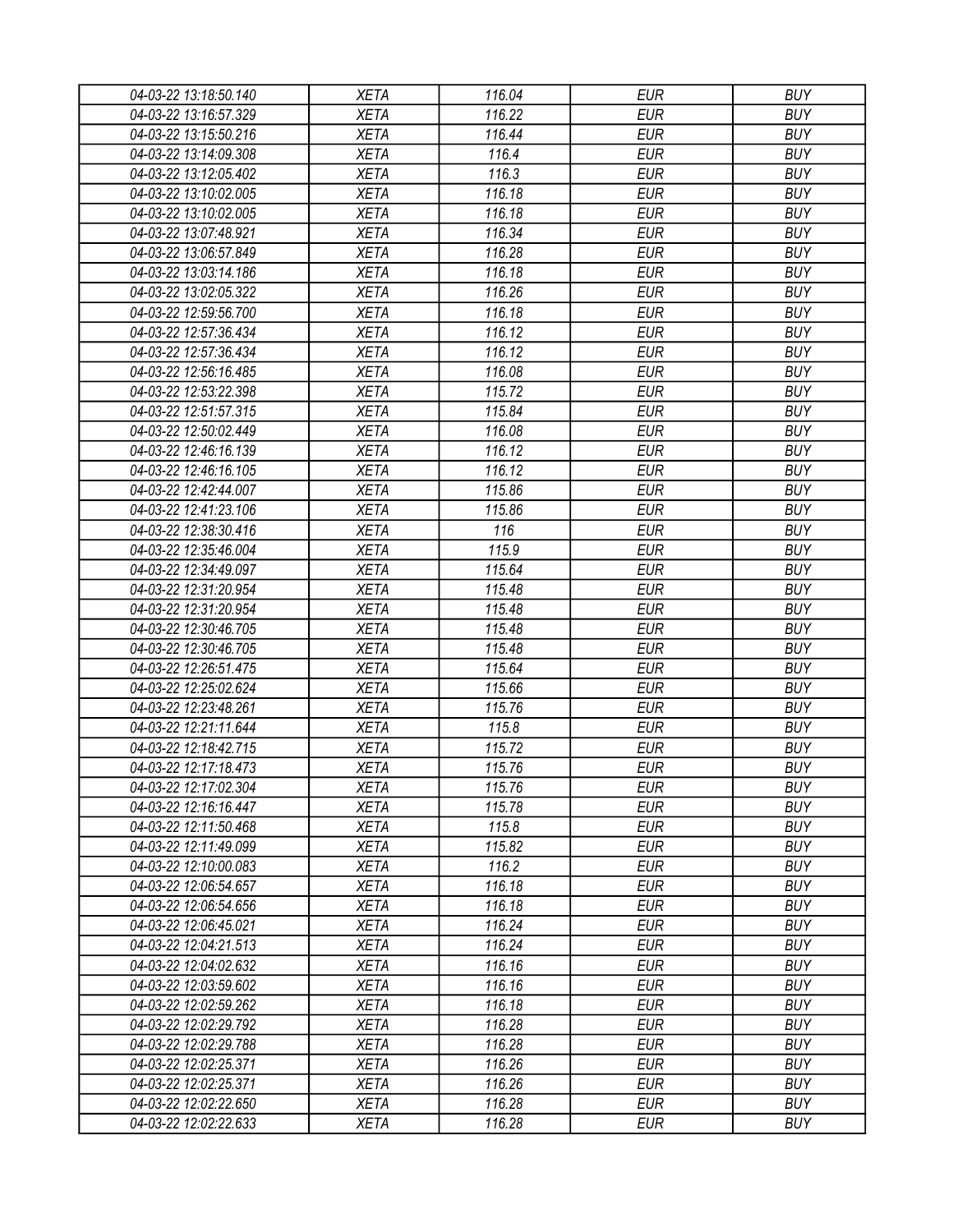| 04-03-22 12:02:21.566 | <b>XETA</b> | 116.3  | <b>EUR</b> | <b>BUY</b> |
|-----------------------|-------------|--------|------------|------------|
| 04-03-22 11:59:43.886 | <b>XETA</b> | 116.4  | <b>EUR</b> | <b>BUY</b> |
| 04-03-22 11:55:56.202 | <b>XETA</b> | 116.46 | <b>EUR</b> | <b>BUY</b> |
| 04-03-22 11:55:52.392 | <b>XETA</b> | 116.48 | <b>EUR</b> | <b>BUY</b> |
| 04-03-22 11:52:47.920 | <b>XETA</b> | 116.78 | <b>EUR</b> | <b>BUY</b> |
| 04-03-22 11:51:34.151 | <b>XETA</b> | 116.64 | <b>EUR</b> | <b>BUY</b> |
| 04-03-22 11:49:03.400 | <b>XETA</b> | 116.7  | <b>EUR</b> | <b>BUY</b> |
| 04-03-22 11:46:19.157 | <b>XETA</b> | 116.6  | <b>EUR</b> | <b>BUY</b> |
| 04-03-22 11:46:19.157 | <b>XETA</b> | 116.6  | <b>EUR</b> | <b>BUY</b> |
| 04-03-22 11:46:19.157 | <b>XETA</b> | 116.6  | <b>EUR</b> | <b>BUY</b> |
| 04-03-22 11:45:00.955 | <b>XETA</b> | 116.66 | <b>EUR</b> | <b>BUY</b> |
| 04-03-22 11:45:00.442 | <b>XETA</b> | 116.66 | <b>EUR</b> | <b>BUY</b> |
| 04-03-22 11:40:58.013 | <b>XETA</b> | 116.48 | <b>EUR</b> | <b>BUY</b> |
| 04-03-22 11:40:53.543 | <b>XETA</b> | 116.48 | <b>EUR</b> | <b>BUY</b> |
| 04-03-22 11:40:53.479 | <b>XETA</b> | 116.5  | <b>EUR</b> | <b>BUY</b> |
| 04-03-22 11:37:28.852 | <b>XETA</b> | 116.66 | <b>EUR</b> | <b>BUY</b> |
| 04-03-22 11:36:25.318 | <b>XETA</b> | 116.74 | <b>EUR</b> | <b>BUY</b> |
| 04-03-22 11:34:27.789 | <b>XETA</b> | 116.88 | <b>EUR</b> | <b>BUY</b> |
| 04-03-22 11:34:27.788 | <b>XETA</b> | 116.88 | <b>EUR</b> | <b>BUY</b> |
| 04-03-22 11:31:27.082 | <b>XETA</b> | 117.04 | <b>EUR</b> | <b>BUY</b> |
| 04-03-22 11:31:27.082 | <b>XETA</b> | 117.04 | <b>EUR</b> | <b>BUY</b> |
| 04-03-22 11:30:31.001 | <b>XETA</b> | 117    | <b>EUR</b> | <b>BUY</b> |
| 04-03-22 11:28:12.008 | <b>XETA</b> | 116.96 | <b>EUR</b> | <b>BUY</b> |
| 04-03-22 11:28:12.008 | <b>XETA</b> | 116.96 | <b>EUR</b> | <b>BUY</b> |
| 04-03-22 11:25:07.342 | <b>XETA</b> | 116.76 | <b>EUR</b> | <b>BUY</b> |
| 04-03-22 11:24:55.309 | <b>XETA</b> | 116.72 | <b>EUR</b> | <b>BUY</b> |
| 04-03-22 11:22:50.830 | <b>XETA</b> | 116.12 | <b>EUR</b> | <b>BUY</b> |
| 04-03-22 11:21:28.335 | <b>XETA</b> | 116.1  | <b>EUR</b> | <b>BUY</b> |
| 04-03-22 11:21:25.145 | <b>XETA</b> | 116.1  | <b>EUR</b> | <b>BUY</b> |
| 04-03-22 11:18:20.286 | <b>XETA</b> | 116.02 | <b>EUR</b> | <b>BUY</b> |
| 04-03-22 11:18:01.019 | <b>XETA</b> | 115.96 | <b>EUR</b> | <b>BUY</b> |
| 04-03-22 11:15:15.915 | <b>XETA</b> | 116.04 | <b>EUR</b> | <b>BUY</b> |
| 04-03-22 11:15:15.915 | <b>XETA</b> | 116.04 | <b>EUR</b> | <b>BUY</b> |
| 04-03-22 11:13:20.794 | <b>XETA</b> | 116.06 | <b>EUR</b> | <b>BUY</b> |
| 04-03-22 11:11:55.195 | <b>XETA</b> | 116.12 | <b>EUR</b> | <b>BUY</b> |
| 04-03-22 11:11:55.195 | <b>XETA</b> | 116.12 | <b>EUR</b> | <b>BUY</b> |
| 04-03-22 11:09:00.795 | <b>XETA</b> | 116    | <b>EUR</b> | <b>BUY</b> |
| 04-03-22 11:08:56.681 | <b>XETA</b> | 116    | <b>EUR</b> | <b>BUY</b> |
| 04-03-22 11:08:55.636 | <b>XETA</b> | 116    | <b>EUR</b> | <b>BUY</b> |
| 04-03-22 11:08:37.163 | <b>XETA</b> | 116.26 | <b>EUR</b> | <b>BUY</b> |
| 04-03-22 11:08:37.163 | <b>XETA</b> | 116.26 | <b>EUR</b> | <b>BUY</b> |
| 04-03-22 11:07:13.715 | <b>XETA</b> | 115.78 | <b>EUR</b> | <b>BUY</b> |
| 04-03-22 11:07:13.715 | <b>XETA</b> | 115.8  | <b>EUR</b> | <b>BUY</b> |
| 04-03-22 11:04:17.202 | <b>XETA</b> | 116.02 | <b>EUR</b> | <b>BUY</b> |
| 04-03-22 11:02:37.575 | <b>XETA</b> | 116.12 | <b>EUR</b> | <b>BUY</b> |
| 04-03-22 11:02:37.575 | <b>XETA</b> | 116.12 | <b>EUR</b> | <b>BUY</b> |
| 04-03-22 11:00:57.796 | <b>XETA</b> | 116.32 | <b>EUR</b> | <b>BUY</b> |
| 04-03-22 10:59:29.880 | <b>XETA</b> | 116.24 | <b>EUR</b> | <b>BUY</b> |
| 04-03-22 10:57:25.855 | <b>XETA</b> | 116.46 | <b>EUR</b> | <b>BUY</b> |
| 04-03-22 10:57:25.855 | <b>XETA</b> | 116.46 | <b>EUR</b> | <b>BUY</b> |
| 04-03-22 10:56:29.890 | <b>XETA</b> | 116.36 | EUR        | <b>BUY</b> |
|                       |             | 116.58 | <b>EUR</b> | <b>BUY</b> |
| 04-03-22 10:54:44.975 | <b>XETA</b> |        |            |            |
| 04-03-22 10:54:44.890 | <b>XETA</b> | 116.58 | <b>EUR</b> | <b>BUY</b> |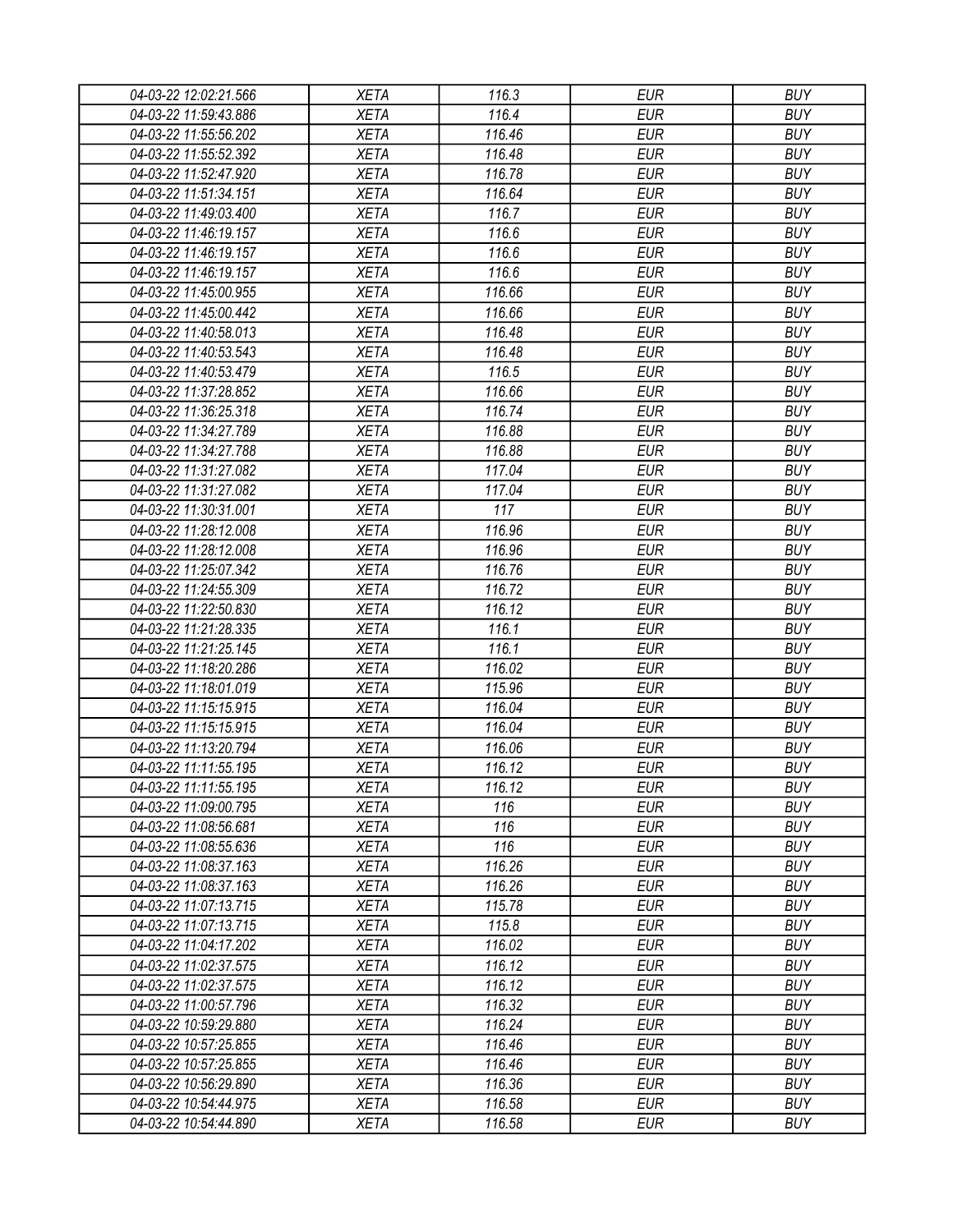| 04-03-22 10:53:38.131 | <b>XETA</b> | 116.96 | <b>EUR</b> | <b>BUY</b> |
|-----------------------|-------------|--------|------------|------------|
| 04-03-22 10:53:38.131 | <b>XETA</b> | 116.96 | <b>EUR</b> | <b>BUY</b> |
| 04-03-22 10:52:59.845 | <b>XETA</b> | 117.02 | <b>EUR</b> | <b>BUY</b> |
| 04-03-22 10:52:44.341 | <b>XETA</b> | 117.02 | <b>EUR</b> | <b>BUY</b> |
| 04-03-22 10:51:14.710 | <b>XETA</b> | 117    | <b>EUR</b> | <b>BUY</b> |
| 04-03-22 10:50:29.500 | <b>XETA</b> | 117.06 | <b>EUR</b> | <b>BUY</b> |
| 04-03-22 10:49:24.371 | <b>XETA</b> | 117.12 | <b>EUR</b> | <b>BUY</b> |
| 04-03-22 10:47:00.814 | <b>XETA</b> | 116.98 | <b>EUR</b> | <b>BUY</b> |
| 04-03-22 10:47:00.814 | <b>XETA</b> | 116.98 | <b>EUR</b> | <b>BUY</b> |
| 04-03-22 10:43:31.001 | <b>XETA</b> | 117.24 | <b>EUR</b> | <b>BUY</b> |
| 04-03-22 10:41:37.788 | <b>XETA</b> | 117.04 | <b>EUR</b> | <b>BUY</b> |
| 04-03-22 10:40:04.322 | <b>XETA</b> | 117.06 | <b>EUR</b> | <b>BUY</b> |
| 04-03-22 10:40:04.321 | <b>XETA</b> | 117.06 | <b>EUR</b> | <b>BUY</b> |
| 04-03-22 10:37:22.932 | <b>XETA</b> | 117.06 | <b>EUR</b> | <b>BUY</b> |
| 04-03-22 10:37:22.932 | <b>XETA</b> | 117.06 | <b>EUR</b> | <b>BUY</b> |
| 04-03-22 10:34:08.645 | <b>XETA</b> | 117.2  | <b>EUR</b> | <b>BUY</b> |
| 04-03-22 10:32:58.450 | <b>XETA</b> | 117.12 | <b>EUR</b> | <b>BUY</b> |
| 04-03-22 10:31:20.023 | <b>XETA</b> | 116.98 | <b>EUR</b> | <b>BUY</b> |
| 04-03-22 10:28:25.432 | <b>XETA</b> | 117.06 | <b>EUR</b> | <b>BUY</b> |
| 04-03-22 10:28:25.432 | <b>XETA</b> | 117.06 | <b>EUR</b> | <b>BUY</b> |
| 04-03-22 10:24:56.858 | <b>XETA</b> | 117.02 | <b>EUR</b> | <b>BUY</b> |
| 04-03-22 10:24:19.712 | <b>XETA</b> | 116.88 | <b>EUR</b> | <b>BUY</b> |
| 04-03-22 10:22:04.872 | <b>XETA</b> | 116.78 | <b>EUR</b> | <b>BUY</b> |
| 04-03-22 10:22:04.872 | <b>XETA</b> | 116.78 | <b>EUR</b> | <b>BUY</b> |
| 04-03-22 10:19:29.578 | <b>XETA</b> | 116.74 | <b>EUR</b> | <b>BUY</b> |
| 04-03-22 10:16:51.736 | <b>XETA</b> | 116.76 | <b>EUR</b> | <b>BUY</b> |
| 04-03-22 10:14:36.914 | <b>XETA</b> | 116.7  | <b>EUR</b> | <b>BUY</b> |
| 04-03-22 10:11:36.181 | <b>XETA</b> | 116.56 | <b>EUR</b> | <b>BUY</b> |
| 04-03-22 10:08:33.734 | <b>XETA</b> | 117    | <b>EUR</b> | <b>BUY</b> |
| 04-03-22 10:05:45.938 | <b>XETA</b> | 116.86 | <b>EUR</b> | <b>BUY</b> |
| 04-03-22 10:03:07.336 | <b>XETA</b> | 116.78 | <b>EUR</b> | <b>BUY</b> |
| 04-03-22 10:00:30.404 | <b>XETA</b> | 116.54 | <b>EUR</b> | <b>BUY</b> |
| 04-03-22 09:57:55.530 | <b>XETA</b> | 116.38 | <b>EUR</b> | <b>BUY</b> |
| 04-03-22 09:54:48.477 | <b>XETA</b> | 116.26 | <b>EUR</b> | <b>BUY</b> |
| 04-03-22 09:52:21.519 | <b>XETA</b> | 116.72 | <b>EUR</b> | <b>BUY</b> |
| 04-03-22 09:49:52.403 | <b>XETA</b> | 116.56 | <b>EUR</b> | <b>BUY</b> |
| 04-03-22 09:47:11.990 | <b>XETA</b> | 116.86 | <b>EUR</b> | <b>BUY</b> |
| 04-03-22 09:44:23.010 | <b>XETA</b> | 117.02 | <b>EUR</b> | <b>BUY</b> |
| 04-03-22 09:44:22.947 | <b>XETA</b> | 117.02 | <b>EUR</b> | <b>BUY</b> |
| 04-03-22 09:40:20.044 | <b>XETA</b> | 116.52 | <b>EUR</b> | <b>BUY</b> |
| 04-03-22 09:37:44.094 | <b>XETA</b> | 117.24 | <b>EUR</b> | <b>BUY</b> |
| 04-03-22 09:37:44.094 | <b>XETA</b> | 117.24 | <b>EUR</b> | <b>BUY</b> |
| 04-03-22 09:34:42.424 | <b>XETA</b> | 117.4  | <b>EUR</b> | <b>BUY</b> |
| 04-03-22 09:31:59.616 | <b>XETA</b> | 117.44 | <b>EUR</b> | <b>BUY</b> |
| 04-03-22 09:28:53.886 | <b>XETA</b> | 116.94 | <b>EUR</b> | <b>BUY</b> |
| 04-03-22 09:28:53.886 | <b>XETA</b> | 116.94 | <b>EUR</b> | <b>BUY</b> |
| 04-03-22 09:25:54.580 | <b>XETA</b> | 116.72 | <b>EUR</b> | <b>BUY</b> |
| 04-03-22 09:23:03.777 | <b>XETA</b> | 116.98 | <b>EUR</b> | <b>BUY</b> |
| 04-03-22 09:23:03.093 | <b>XETA</b> | 116.98 | <b>EUR</b> | <b>BUY</b> |
| 04-03-22 09:20:14.767 | <b>XETA</b> | 117.32 | <b>EUR</b> | <b>BUY</b> |
| 04-03-22 09:18:50.416 | <b>XETA</b> | 117.34 | <b>EUR</b> | <b>BUY</b> |
| 04-03-22 09:16:42.200 | <b>XETA</b> | 117.44 | <b>EUR</b> | <b>BUY</b> |
| 04-03-22 09:11:31.229 | <b>XETA</b> | 117.56 | <b>EUR</b> | <b>BUY</b> |